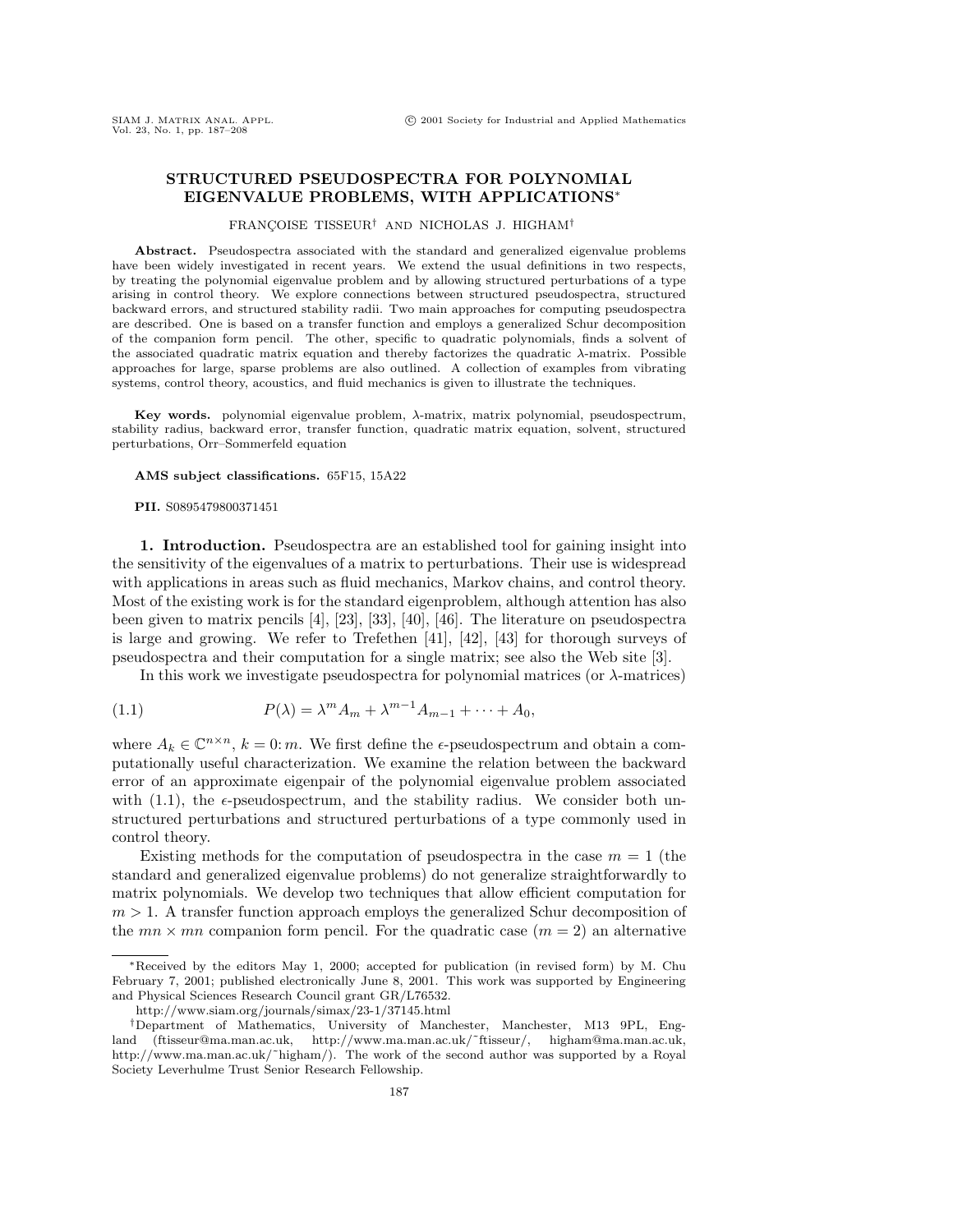solvent approach computes a solvent of the associated quadratic matrix equation  $A_2X^2 + A_1X + A_0 = 0$  and thereby factorizes the quadratic  $\lambda$ -matrix; it works all the time with  $n \times n$  matrices once the solvent has been obtained. We give a detailed comparison of these approaches and also outline techniques that can be efficiently used when  $n$  is so large as to preclude factorizations.

In the last section, we illustrate our theory and techniques on applications from vibrating systems, control theory, acoustics, and fluid mechanics.

# **2. Pseudospectra.**

**2.1. Definition.** The polynomial eigenvalue problem is to find the solutions  $(x, \lambda)$  of

$$
(2.1) \t\t P(\lambda)x = 0,
$$

where  $P(\lambda)$  is of the form (1.1). If  $x \neq 0$  then  $\lambda$  is called an eigenvalue and x the corresponding right eigenvector;  $y \neq 0$  is a left eigenvector if  $y^*P(\lambda) = 0$ . The set of eigenvalues of P is denoted by  $\Lambda(P)$ . When  $A_m$  is nonsingular P has mn finite eigenvalues, while if  $A_m$  is singular P has infinite eigenvalues. Good references for the theory of  $\lambda$ -matrices are [8], [20], [21], [37].

Throughout this paper we assume that  $P$  has only finite eigenvalues (and pseudoeigenvalues); how to deal with infinite eigenvalues is described in [16].

For notational convenience, we introduce

(2.2) 
$$
\Delta P(\lambda) = \lambda^m \Delta A_m + \lambda^{m-1} \Delta A_{m-1} + \dots + \Delta A_0.
$$

We define the  $\epsilon$ -pseudospectrum of P by

(2.3) 
$$
\Lambda_{\epsilon}(P) = \left\{ \lambda \in \mathbb{C} : (P(\lambda) + \Delta P(\lambda))x = 0 \text{ for some } x \neq 0 \text{ and } \Delta P(\lambda) \right\}
$$

$$
\text{with } \|\Delta A_k\| \le \epsilon \alpha_k, \, k = 0; m \, \}.
$$

Here the  $\alpha_k$  are nonnegative parameters that allow freedom in how perturbations are measured—for example, in an absolute sense ( $\alpha_k \equiv 1$ ) or a relative sense ( $\alpha_k = ||A_k||$ ). By setting  $\alpha_k = 0$  we can force  $\Delta A_k = 0$  and thus keep  $A_k$  unperturbed. The norm, here and throughout, is any subordinate matrix norm. Occasionally, we will specialize to the norm  $\|\cdot\|_p$  subordinate to the Hölder vector p-norm.

When  $P(\lambda) = A - \lambda I$ ,  $\Delta P(\lambda) = \Delta A$  and  $\alpha_1 = 1$ , definition (2.3) reduces to the standard definition of  $\epsilon$ -pseudospectrum of a single matrix:

(2.4)  $\Lambda_{\epsilon}(A) = \{ \lambda \in \mathbb{C} : \lambda \in \Lambda(A + \Delta A) \text{ for some } \Delta A \text{ with } ||\Delta A|| \leq \epsilon \}.$ 

It is well known [43] that  $(2.4)$  is equivalent to

$$
\Lambda_{\epsilon}(A) = \left\{ \lambda \in \mathbb{C} : \|(\lambda I - A)^{-1}\| \ge \epsilon^{-1} \right\}.
$$

In the following lemma, we provide a generalization of this equivalence for the  $\epsilon$ pseudospectrum of P.

Lemma 2.1.

$$
\Lambda_{\epsilon}(P) = \left\{ \, \lambda \in \mathbb{C} : \|P(\lambda)^{-1}\| \geq (\epsilon \, p(|\lambda|))^{-1} \, \right\},
$$

where  $p(x) = \sum_{k=0}^{m} \alpha_k x^k$ .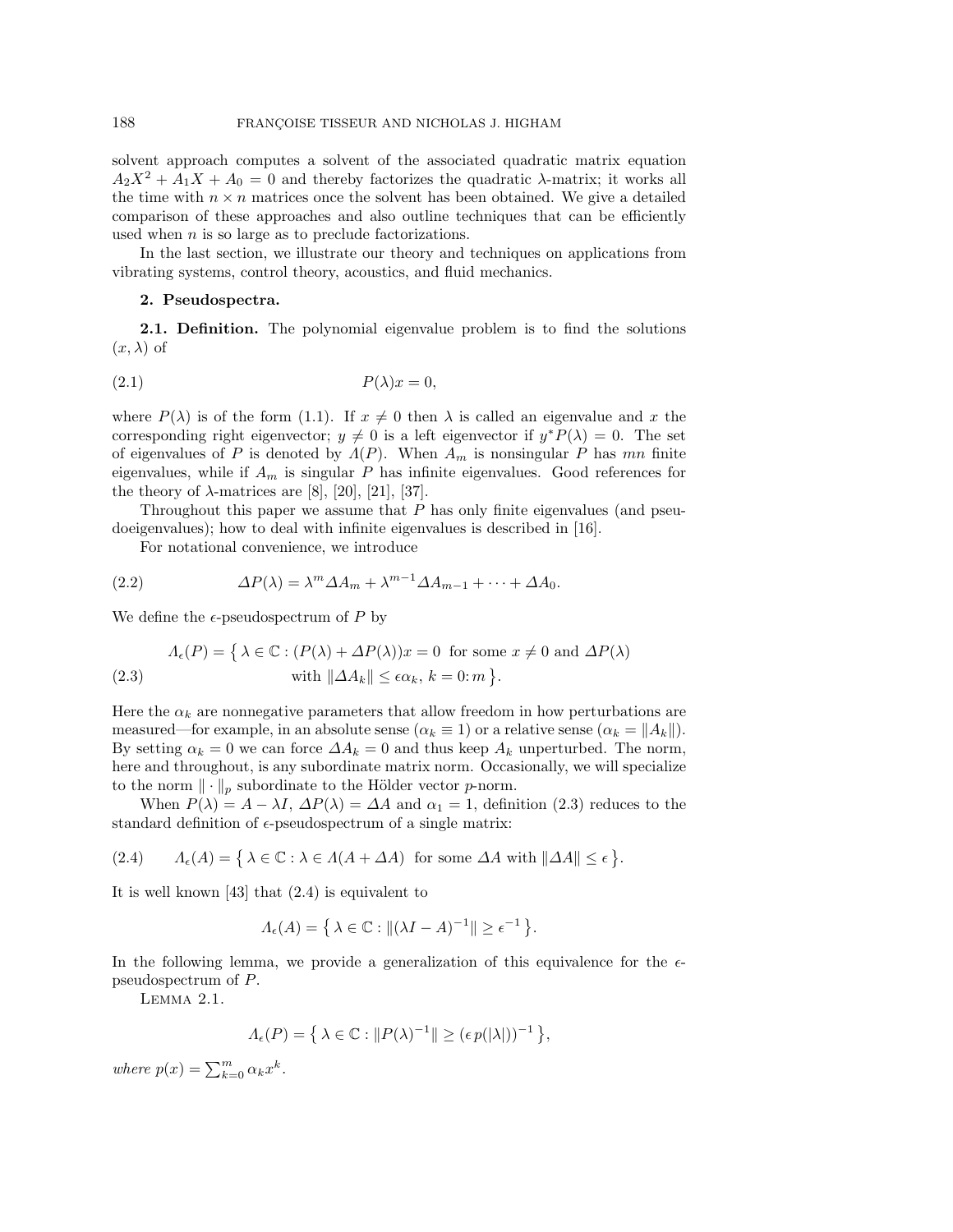*Proof.* Let S denote the set on the right-hand side of the claimed equality. We first show that  $\lambda \in A_{\epsilon}(P)$  implies  $\lambda \in S$ . If  $\lambda$  is an eigenvalue of P this is immediate, so we can assume that  $\lambda$  is not an eigenvalue of P and hence that  $P(\lambda)$  is nonsingular. Since

$$
P(\lambda) + \Delta P(\lambda) = P(\lambda) \left( I + P(\lambda)^{-1} \Delta P(\lambda) \right)
$$

is singular, we have

$$
1 \leq ||P(\lambda)^{-1} \Delta P(\lambda)|| \leq ||P(\lambda)^{-1}|| \left(\sum_{k=0}^{m} |\lambda|^k \alpha_k \epsilon\right) = ||P(\lambda)^{-1}|| \epsilon p(|\lambda|),
$$

so that  $\lambda \in \mathcal{S}$ .

Now let  $\lambda \in \mathcal{S}$ . Again we can assume that  $P = P(\lambda)$  is nonsingular. Choose y with  $||y|| = 1$  so that  $||P^{-1}y|| = ||P^{-1}||$  and let  $x = P^{-1}y/||P^{-1}||$ , so that  $||x|| = 1$ . Then there exists a matrix H with  $||H|| = 1$  such that  $Hx = y$  (see, for example, [11, Lem. 6.3]). Let  $E = -H/||P^{-1}||$ . Then

$$
(P+E)x = \frac{y}{\|P^{-1}\|} - \frac{y}{\|P^{-1}\|} = 0
$$

and

$$
||E|| = 1/||P^{-1}|| \le \epsilon \, p(|\lambda|).
$$

We now apportion  $E$  between the  $A_k$  by defining

$$
\Delta A_k = \text{sign}(\lambda^k) \alpha_k p(|\lambda|)^{-1} E,
$$

where for complex z we define

$$
sign(z) = \begin{cases} \overline{z}/|z|, & z \neq 0, \\ 0, & z = 0. \end{cases}
$$

Then

$$
\Delta P(\lambda) = \sum_{k=0}^{m} \lambda^k \Delta A_k = \left(\sum_{k=0}^{m} |\lambda|^k \alpha_k\right) p(|\lambda|)^{-1} E = E
$$

and  $||\Delta A_k|| \leq \alpha_k \epsilon$ ,  $k = 0$ : *m*. Hence  $\lambda \in A_{\epsilon}(P)$ .  $\Box$ 

The characterization of the  $\epsilon$ -pseudospectrum in Lemma 2.1 will be the basis of our algorithms for computing pseudospectra.

We note that for  $n = 1$ ,  $\Lambda_{\epsilon}(P)$  is the root neighborhood of the polynomial P introduced by Mosier [28], that is, the set of all polynomials obtained by elementwise perturbations of P of size at most  $\epsilon$ . This set is also investigated by Toh and Trefethen [38], who call it the  $\epsilon$ -pseudozero set.

**2.2. Connection with backward error.** A natural definition of the normwise backward error of an approximate eigenpair  $(x, \lambda)$  of  $(2.1)$  is

(2.5) 
$$
\eta(x,\lambda) := \min\{\epsilon : (P(\lambda) + \Delta P(\lambda))x = 0, \ \|\Delta A_k\| \le \epsilon \alpha_k, \ k = 0; m\},
$$

and the backward error for an approximate eigenvalue  $\lambda$  is given by

(2.6) 
$$
\eta(\lambda) := \min_{x \neq 0} \eta(x, \lambda).
$$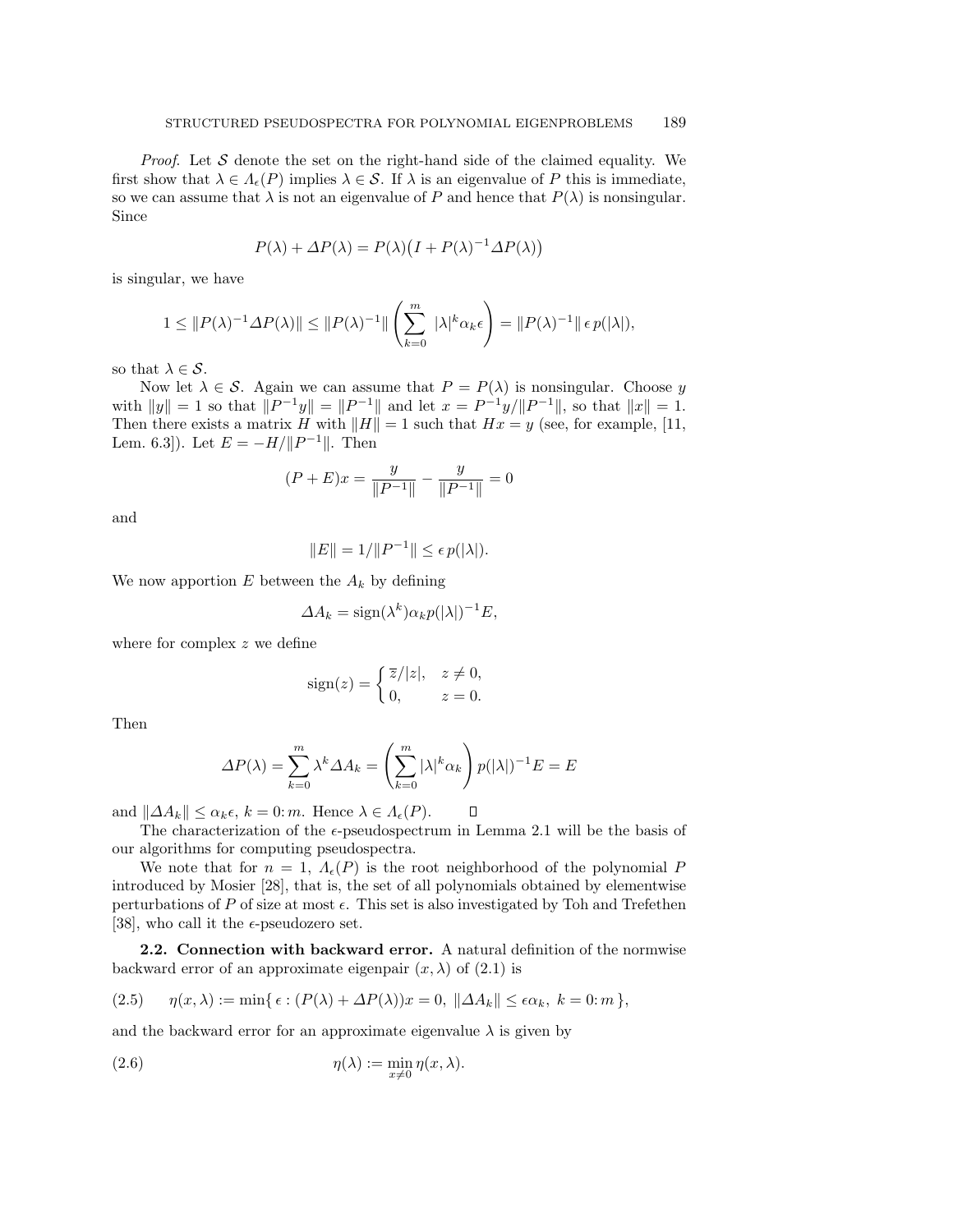By comparing the definitions  $(2.3)$  and  $(2.6)$  it is clear that the  $\epsilon$ -pseudospectrum can be expressed in terms of the backward error of  $\lambda$  as

(2.7) 
$$
\Lambda_{\epsilon}(P) = \{ \lambda \in \mathbb{C} : \eta(\lambda) \leq \epsilon \}.
$$

The following lemma gives an explicit expression for  $\eta(x, \lambda)$  and  $\eta(\lambda)$ . This lemma generalizes results given in [36] for the 2-norm and earlier in [5], [10] for the generalized eigenvalue problem.

LEMMA 2.2. The normwise backward error  $\eta(x, \lambda)$  is given for  $x \neq 0$  by

(2.8) 
$$
\eta(x,\lambda) = \frac{\|r\|}{p(|\lambda|)\|x\|},
$$

where  $r = P(\lambda)x$  and  $p(x) = \sum_{k=0}^{m} \alpha_k x^k$ . If  $\lambda$  is not an eigenvalue of P then

(2.9) 
$$
\eta(\lambda) = \frac{1}{p(|\lambda|) \| P(\lambda)^{-1} \|}.
$$

*Proof.* It is straightforward to show that the right-hand side of  $(2.8)$  is a lower bound for  $\eta(x, \lambda)$ . That the lower bound is attained is proved using a construction for  $\Delta A_k$  similar to that in the proof of Lemma 2.1. The expression (2.9) follows on using the equality, for nonsingular  $C \in \mathbb{C}^{n \times n}$ ,  $\min_{x \neq 0} ||Cx||/||x|| = ||C^{-1}||^{-1}$ .  $\Box$ We observe that the expressions  $(2.7)$  and  $(2.9)$  lead to another proof of Lemma 2.1.

**2.3. Structured perturbations.** We now suppose that  $P(\lambda)$  is subject to structured perturbations that can be expressed as

(2.10) 
$$
[\Delta A_0, \ldots, \Delta A_m] = D\Theta [E_0, \ldots, E_m],
$$

with  $D \in \mathbb{C}^{n \times s}$ ,  $\Theta \in \mathbb{C}^{s \times t}$ , and  $E = [E_0, \dots, E_m] \in \mathbb{C}^{t \times n(m+1)}$ . The matrices D and  $E$  are fixed and assumed to be of full rank, and they define the structure of the perturbations;  $\Theta$  is an arbitrary matrix whose elements are the free parameters. Note that  $\Delta A_0, \ldots, \Delta A_m$  in (2.10) are linear functions of the parameters in  $\Theta$ , but that not all linear functions can be represented in this form. We choose this particular structure for the perturbations because it is one commonly used in control theory [17], [18], [30] and it leads to more tractable formulae than a fully general approach. Note, for instance, that the system

$$
\dot{x}(t) = (A + D\Theta E)x(t), \quad t > 0
$$

(which leads to a polynomial eigenvalue problem with  $m = 1$ ), may be interpreted as a closed loop system with unknown static linear output feedback  $\Theta$ ; see Figure 2.1.

Note that unstructured perturbations are represented by the special case of (2.10) with

(2.11) 
$$
s = n
$$
,  $t = n(m+1)$ ,  $D = I_n$ ,  $\Theta = [\Delta A_0, ..., \Delta A_m]$ ,  $E = I_{n(m+1)}$ .

For notational convenience, we introduce

$$
E(\lambda) = E[I_n, \quad \lambda I_n, \quad \dots, \quad \lambda^m I_n]^T = \lambda^m E_m + \lambda^{m-1} E_{m-1} + \dots + E_0.
$$

Corresponding to (2.10) we have the following definition of structured backward error for an approximate eigenpair  $(x, \lambda)$ :

$$
\eta(x,\lambda;D,E) := \min_{\Theta \in \mathbb{C}^{s \times t}} \{ \|\Theta\| : (P(\lambda) + \Delta P(\lambda))x = 0, \ \Delta P(\lambda) = D\Theta E(\lambda) \},
$$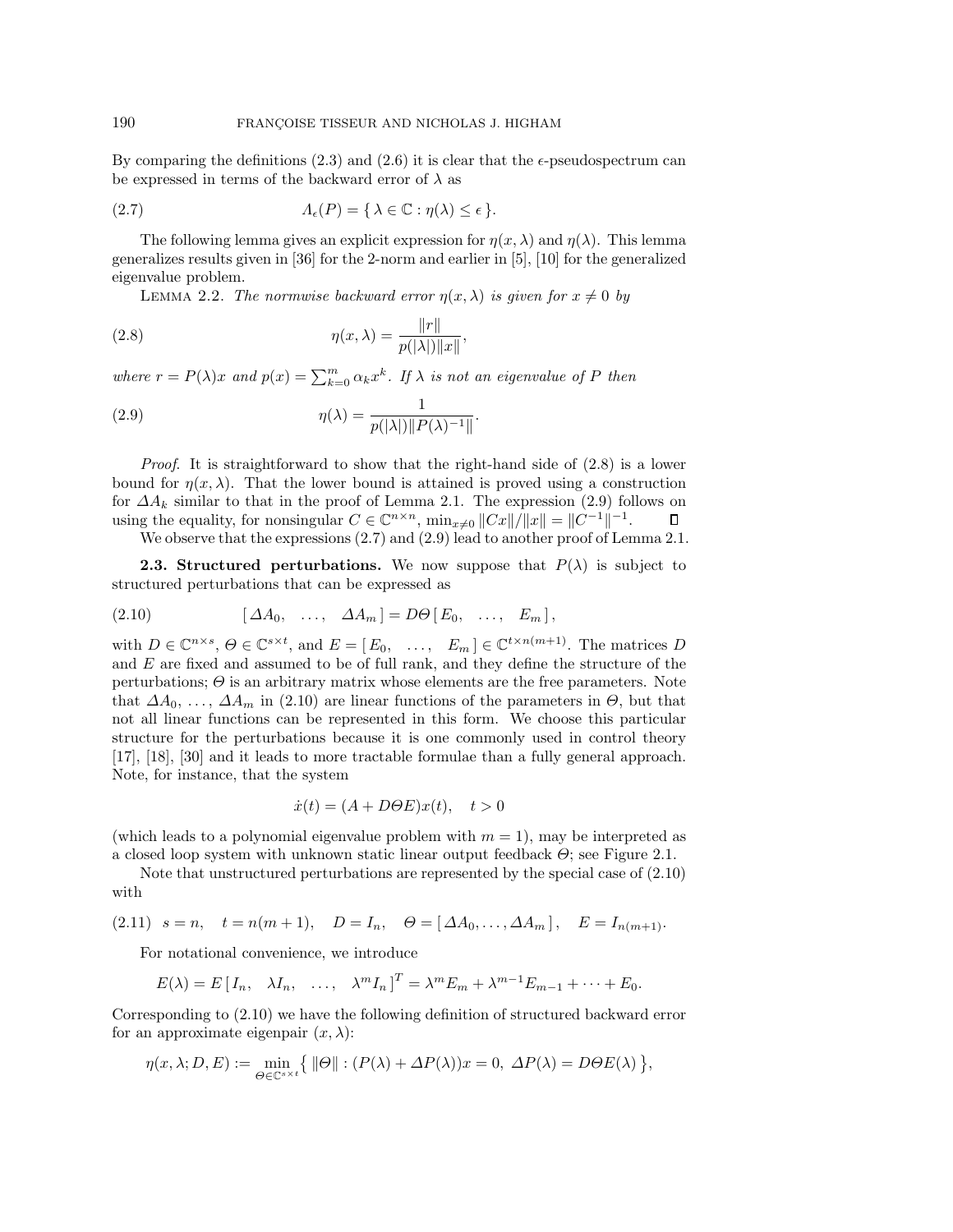

Fig. 2.1. Closed loop system with unknown static linear output feedback Θ.

and the backward error for an approximate eigenvalue is

$$
\eta(\lambda; D, E) := \min_{x \neq 0} \eta(x, \lambda; D, E).
$$

In the next result we use a superscript " $+$ " to denote the pseudo-inverse [9].

LEMMA 2.3. The structured backward error  $\eta(x, \lambda; D, E)$  in the Frobenius norm is given by

(2.12)  $\eta_F(x, \lambda; D, E) = ||D^+ P(\lambda) x [E(\lambda) x]^+||_F$ 

if the system

(2.13) 
$$
D\Theta E(\lambda)x = -P(\lambda)x
$$

is consistent; otherwise  $\eta_F(x, \lambda; D, E)$  is infinite.

*Proof.* It is immediate that  $\eta_F(x, \lambda; D, E)$  is the Frobenius norm of the minimum Frobenius norm solution to (2.13). The result follows from the fact that  $X = A^+CB^+$ is the solution of minimum Frobenius norm to the consistent system  $AXB = C$  [31, sect. 3.4.8].  $\Box$ 

To gain some insight into the expression (2.12) we consider the case of unstructured but weighted perturbations, as in (2.11) but with

$$
E = \text{diag}(\alpha_0 I_n, \dots, \alpha_m I_n) =: I_{n(m+1)}^{\alpha}, \qquad E(\lambda) = [\alpha_0 I_n, \dots, \alpha_m \lambda^m I_n]^T.
$$

The system  $(2.13)$  is now trivially consistent and  $(2.12)$  gives

(2.14) 
$$
\eta_F(x,\lambda; I_n, I_{n(m+1)}^\alpha) = \left\| P(\lambda)x \begin{bmatrix} \alpha_0 x \\ \vdots \\ \alpha_m \lambda^m x \end{bmatrix}^+ \right\|_F
$$

$$
= \frac{\| P(\lambda)x \|_2}{\left( \sum_{i=0}^m \alpha_i^2 |\lambda|^{2i} \right)^{1/2} \|x\|_2},
$$

using the fact that  $||ab^*||_F = ||a||_2 ||b||_2$  for  $a, b \in \mathbb{C}^n$ . The expression (2.14) differs from that for  $\eta(x, \lambda)$  in (2.8) for the 2-norm only by having the 2-norm of the vector  $[\alpha_0 \dots \alpha_m \lambda^m]$  rather than the 1-norm in the denominator.

LEMMA 2.4. If  $\lambda$  is not an eigenvalue of  $P(\lambda)$  then the structured backward error  $\eta(\lambda;D,E)$  is given by

(2.15) 
$$
\eta(\lambda; D, E) = ||E(\lambda)P(\lambda)^{-1}D||^{-1}.
$$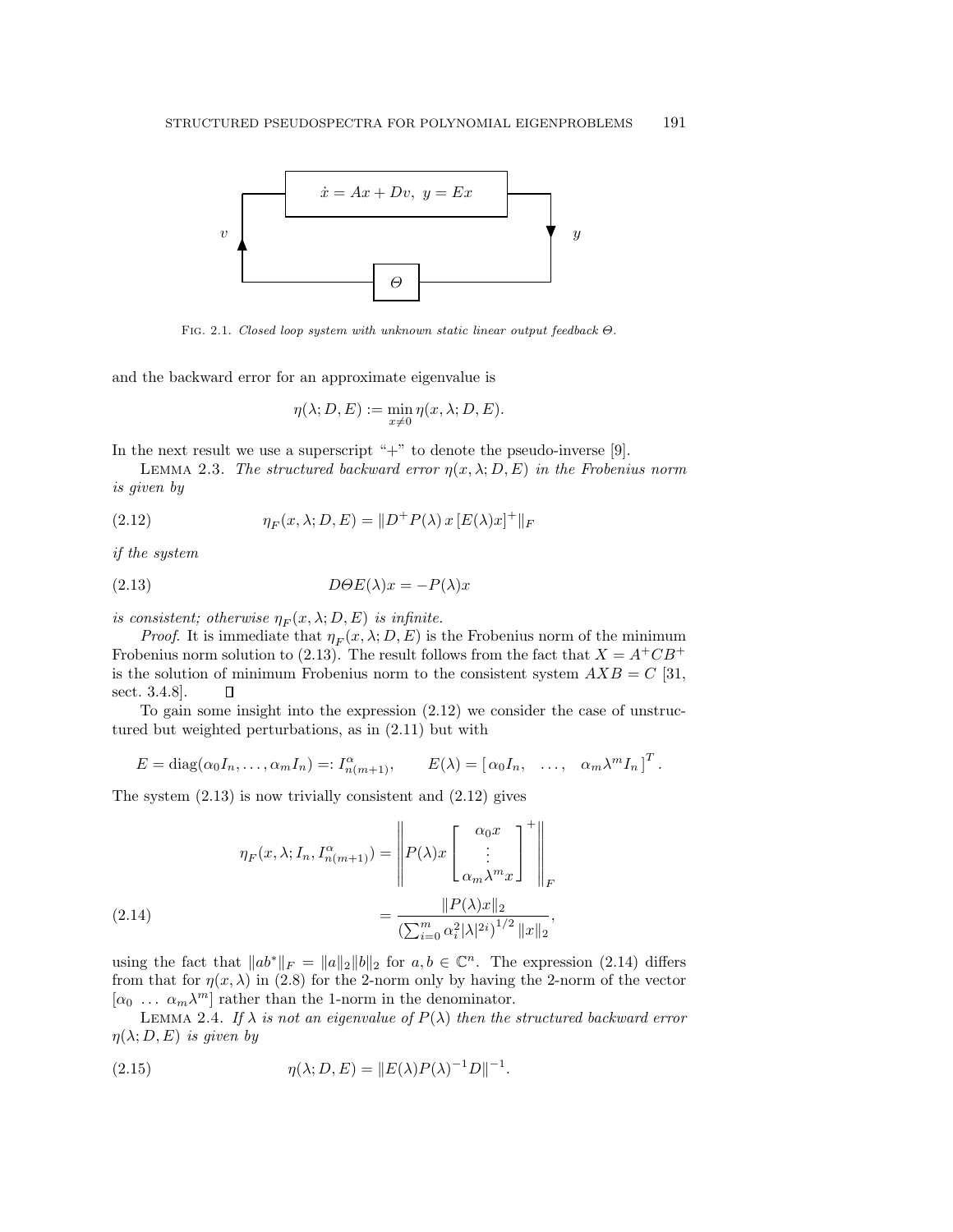Proof. We have

$$
\eta(\lambda; D, E) = \min_{x \neq 0} \eta(x, \lambda; D, E)
$$
  
= 
$$
\min_{x \neq 0} \min_{\Theta \in \mathbb{C}^{s \times t}} \{ ||\Theta|| : (P(\lambda) + \Delta P(\lambda))x = 0, \ \Delta P(\lambda) = D\Theta E(\lambda) \}
$$
  
= 
$$
\min_{\Theta \in \mathbb{C}^{s \times t}} \{ ||\Theta|| : \det(P(\lambda) + \Delta P(\lambda)) = 0, \ \Delta P(\lambda) = D\Theta E(\lambda) \}.
$$

The companion form of  $P(\lambda) + \Delta P(\lambda)$  is given by

$$
F-\lambda G+\varDelta F-\lambda\varDelta G,
$$

where

$$
(2.16) \ F = \begin{bmatrix} 0 & I & 0 & \cdots & 0 \\ 0 & 0 & I & \ddots & \vdots \\ \vdots & & & \ddots & 0 \\ -A_0 & -A_1 & -A_2 & \cdots & -A_{m-1} \end{bmatrix}, \quad G = \begin{bmatrix} I & & & \\ & I & & \\ & & \ddots & \\ & & & I \\ & & & & A_m \end{bmatrix},
$$

and

$$
\Delta F = \begin{bmatrix} 0 & \Delta A_0 & \cdots & -\Delta A_{m-1} \end{bmatrix}, \qquad \Delta G = \begin{bmatrix} 0 & \Delta A_m \end{bmatrix}.
$$

As  $\Delta A_i = D\Theta E_i$ , we have

$$
\Delta F - \lambda \Delta G = \widetilde{D} \Theta \begin{bmatrix} E_0, & \dots, & E_{m-1} + \lambda E_m \end{bmatrix} \quad \text{with} \quad \widetilde{D} = - \begin{bmatrix} 0 \\ \vdots \\ 0 \\ D \end{bmatrix}.
$$

Then, using the identity  $\det(I + AB) = \det(I + BA)$ , valid whenever both AB and BA are defined [47, p. 54],

$$
\det(P(\lambda) + \Delta P(\lambda)) = 0 \Leftrightarrow \det(F - \lambda G + \Delta F - \lambda \Delta G) = 0
$$
  
\n
$$
\Leftrightarrow \det(I + (F - \lambda G)^{-1}(\Delta F - \lambda \Delta G)) = 0
$$
  
\n
$$
\Leftrightarrow \det(I + (F - \lambda G)^{-1}\widetilde{D}\Theta[E_0, \dots, E_{m-1} + \lambda E_m]) = 0
$$
  
\n
$$
\Leftrightarrow \det(I + \Theta[E_0, \dots, E_{m-1} + \lambda E_m](F - \lambda G)^{-1}\widetilde{D}) = 0.
$$

Let  $M = [E_0, \ldots, E_{m-1} + \lambda E_m] (F - \lambda G)^{-1} \widetilde{D} \in \mathbb{C}^{t \times s}$ . Then, using [45, Lem. 1], we have

$$
\eta(\lambda; D, E) = \min_{\Theta \in \mathbb{C}^{s \times t}} \{ \|\Theta\| : \det(I + \Theta M) = 0 \} = \|M\|^{-1}.
$$

But it is easily verified that

$$
(F - \lambda G) \begin{bmatrix} P(\lambda)^{-1}D \\ \vdots \\ \lambda^{m-1}P(\lambda)^{-1}D \end{bmatrix} = \widetilde{D},
$$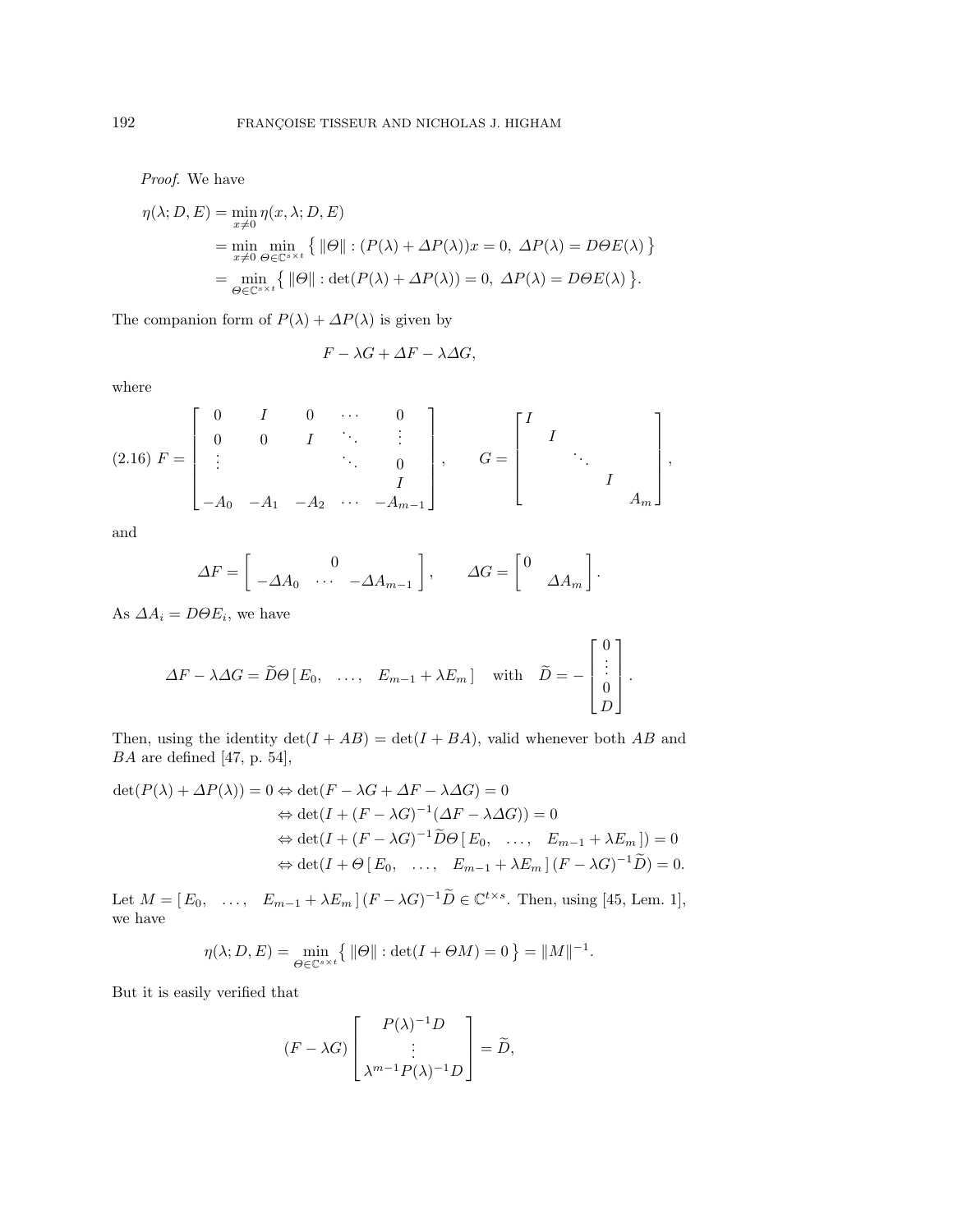so that  $M = E(\lambda)P(\lambda)^{-1}D$ .

We define the structured  $\epsilon$ -pseudospectrum by

$$
\Lambda_{\epsilon}(P; D, E) = \{ \lambda \in \mathbb{C} : (P(\lambda) + D\Theta E(\lambda))x = 0 \text{ for some } x \neq 0, ||\Theta|| \le \epsilon \}.
$$

Analogously to the unstructured case,  $\Lambda_{\epsilon}(P; D, E) = {\lambda \in \mathbb{C} : \eta(\lambda; D, E) \leq \epsilon}$ , and so from Lemma 2.4 we have

(2.17) 
$$
\Lambda_{\epsilon}(P; D, E) = \{ \lambda \in \mathbb{C} : ||E(\lambda)P(\lambda)^{-1}D|| \geq \epsilon^{-1} \},
$$

 $\Box$ 

which is a generalization of a result of Hinrichsen and Kelb  $[17, \text{ Lem. } 2.2]$  for the  $\epsilon$ -pseudospectrum of a single matrix.

**2.4. Connection between backward error and stability radius.** In many mathematical models (e.g., those of a dynamical system) it is required for stability that a matrix has all its eigenvalues in a given open subset  $\mathbb{C}_q \neq \emptyset$  of the complex plane. Various stability radii have been defined that measure the ability of a matrix to preserve its stability under perturbations.

We partition the complex plane  $\mathbb C$  into two disjoint subsets  $\mathbb C_g$  and  $\mathbb C_b$ , with

(2.18) 
$$
\mathbb{C} = \mathbb{C}_g \cup \mathbb{C}_b, \quad \mathbb{C}_g \neq \emptyset \text{ an open set.}
$$

Consider perturbations of the form in (2.10). Following Pappas and Hinrichsen [30] and Genin and Van Dooren [7], we define the complex structured stability radius of the  $\lambda$ -matrix P with respect to the perturbation structure  $(D, E)$  and the partition (2.18) by

$$
r_{\mathbb{C}}(P;D,E) = \inf_{\Theta \in \mathbb{C}^{s \times t}} \{ \|\Theta\| : \Lambda(P(\lambda) + \Delta P(\lambda)) \cap \mathbb{C}_b \neq \emptyset, \ \Delta P(\lambda) = D\Theta E(\lambda) \}.
$$

Let  $\partial \mathbb{C}_b$  be the boundary of  $\mathbb{C}_b$ . By continuity, we have

$$
r_{\mathbb{C}}(P; D, E) = \inf_{\Theta \in \mathbb{C}^{s} \times t} \{ \|\Theta\| : \Lambda(P(\lambda) + D\Theta E(\lambda)) \cap \partial \mathbb{C}_b \neq \emptyset \}
$$
  
\n
$$
= \inf_{\lambda \in \partial \mathbb{C}_b} \inf_{\Theta \in \mathbb{C}^{s} \times t} \{ \|\Theta\| : \det(P(\lambda) + D\Theta E(\lambda)) = 0 \}
$$
  
\n
$$
= \inf_{\lambda \in \partial \mathbb{C}_b} \inf_{x \neq 0} \inf_{\Theta \in \mathbb{C}^{s} \times t} \{ \|\Theta\| : (P(\lambda) + D\Theta E(\lambda))x = 0 \}
$$
  
\n
$$
= \inf_{\lambda \in \partial \mathbb{C}_b} \eta(\lambda; D, E).
$$

Thus we have expressed the stability radius as an infimum of the eigenvalue backward error. Using Lemma 2.4 we obtain the following result.

LEMMA 2.5. If  $\lambda$  is not an eigenvalue of P then

$$
r_{\mathbb{C}}(P; D, E) = \inf_{\lambda \in \partial \mathbb{C}_b} ||E(\lambda)P(\lambda)^{-1}D||^{-1}
$$

and for unstructured perturbations and the p-norm we have

$$
r_{\mathbb{C}}(P; I_n, I_{(m+1)n}) = \inf_{\lambda \in \partial \mathbb{C}_b} (||[1 \lambda \dots \lambda^m]||_p || P(\lambda)^{-1}||_p)^{-1}.
$$

The result for the unstructured case in the second part of this lemma is also obtained by Pappas and Hinrichsen  $[30, \text{Cor. } 2.4]$  and Genin and Van Dooren  $[7, \text{Cor. } 2.4]$ Thm. 2].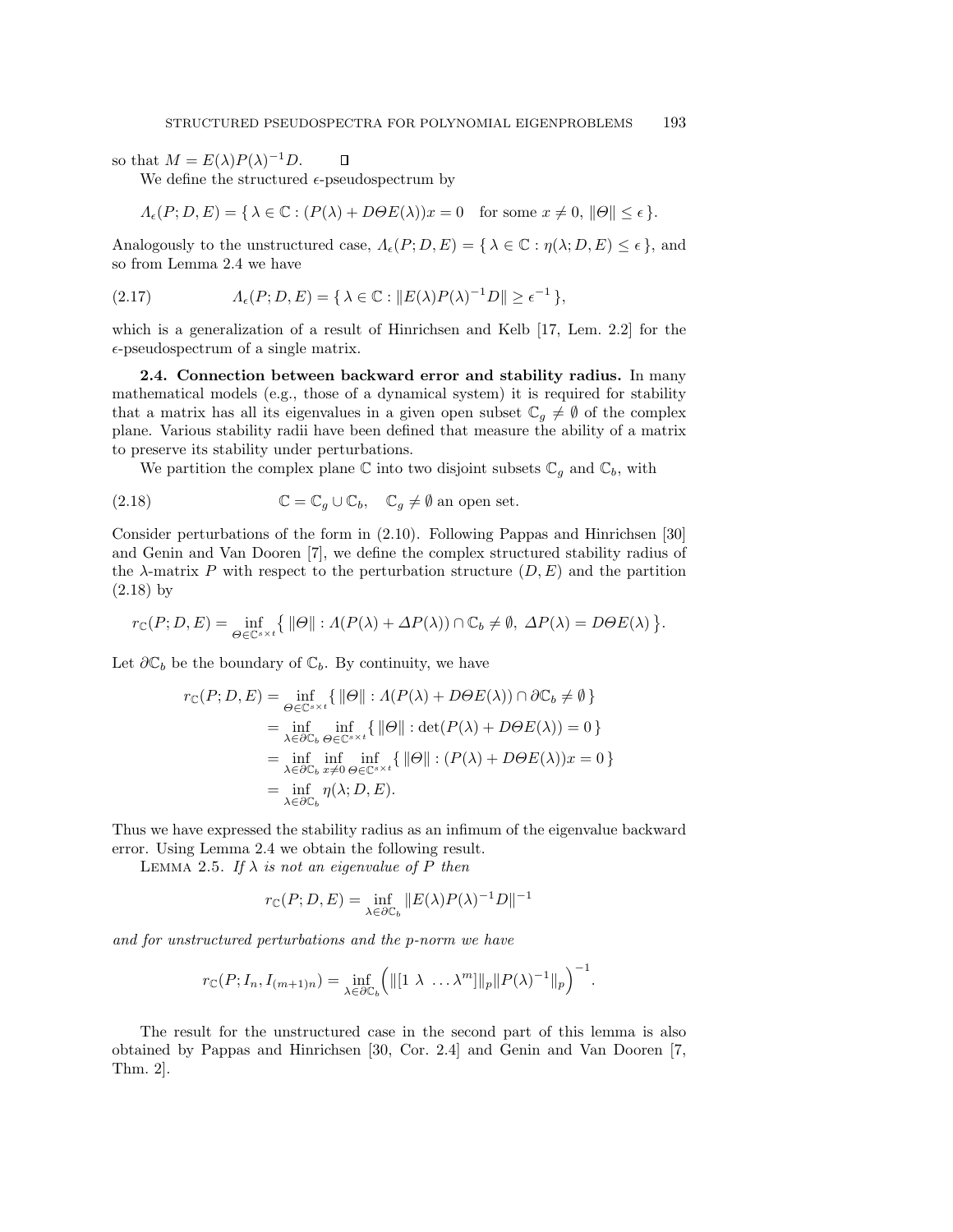**3. Computation of pseudospectra.** In this section, we consider the computation of  $\Lambda_{\epsilon}(P)$ , concentrating mainly on the 2-norm. We develop methods for unstructured perturbations and show how they can be extended to structured perturbations of the form in (2.10).

Lemma 2.1 shows that the boundary of  $\Lambda_{\epsilon}(P)$  comprises points z for which the scaled resolvent norm  $p(|z|)||P(z)^{-1}||$  equals  $\epsilon^{-1}$ . Hence, as for pseudospectra of a single matrix, we can obtain a graphical representation of the pseudospectra of a polynomial eigenvalue problem by evaluating the scaled resolvent norm on a grid of points z in the complex plane and sending the results to a contour plotter. We refer to Trefethen  $[42]$  for a survey of the state of the art in computation of pseudospectra of a single matrix.

The region of interest in the complex plane will usually be determined by the underlying application or by prior knowledge of the spectrum of P. In the absence of such information we can select a region guaranteed to enclose the spectrum. If  $A_m$  is nonsingular (so that all eigenvalues are finite) then by applying the result "max<sub>j</sub>  $|\lambda_j(A)| \leq ||A||$ " to the companion form (2.16) we deduce that

$$
\max_{j} |\lambda_j(P)| \le 1 + \sum_{j=0}^{m-1} \|A_m^{-1} A_j\|_p
$$

for any p-norm. Alternatively, we could bound  $\max_i |\lambda_i(P)|$  by the largest absolute value of a point in the numerical range of  $P$  [24], but computation of this number is itself a nontrivial problem. For much more on bounding the eigenvalues of matrix polynomials see [15].

For the 2-norm,  $||P(z)^{-1}||_2 = (\sigma_{\min}(P(z)))^{-1}$ , where  $\sigma_{\min}$  denotes the smallest singular value. If the grid is  $\nu \times \nu$  and  $\sigma_{\min}$  is computed using the Golub–Reinsch SVD algorithm then the whole computation requires roughly

(3.1) 
$$
\nu^2(8n^3/3 + n^2m) \text{ flops},
$$

which is prohibitively expensive for matrices of large dimension and a fine grid. Using the fact that  $\sigma_{\min}(P(z))$  is the square root of  $\lambda_{\min}(P(z)^*P(z))$ , we can approximate  $||P(z)^{-1}||_2$  with the power iteration or Lanczos iteration applied to  $P(z)^{-1}P(z)^{-*}$ . In the case of a single matrix, Lui [25] introduced the idea of using the Schur form of A in order to speed up the computation of  $\lambda_{\min}((A-zI)^*(A-zI))$ . Unfortunately, for matrix polynomials of degree  $m \geq 2$  no analogue of the Schur form exists (that is, at most two general matrices can be simultaneously reduced to triangular form). We therefore look for other ways to efficiently evaluate or approximate  $||P(z)^{-1}||$  for many different z.

**3.1. Transfer function approach.** The idea of writing pseudospectra in terms of transfer functions is not new. Simoncini and Gallopoulos  $[34]$  used a transfer function framework to rewrite most of the techniques used to approximate  $\epsilon$ -pseudospectra of large matrices, yielding interesting comparisons as well as better understanding of the techniques. Hinrichsen and Kelb [17] investigated structured pseudospectra of a single matrix with perturbations of the form in (2.10), and they expressed the structured  $\epsilon$ -pseudospectrum in terms of a transfer function.

Consider the equation

$$
P(z)v = (zmAm + zm-1Am-1 + \dots + A0)v = u.
$$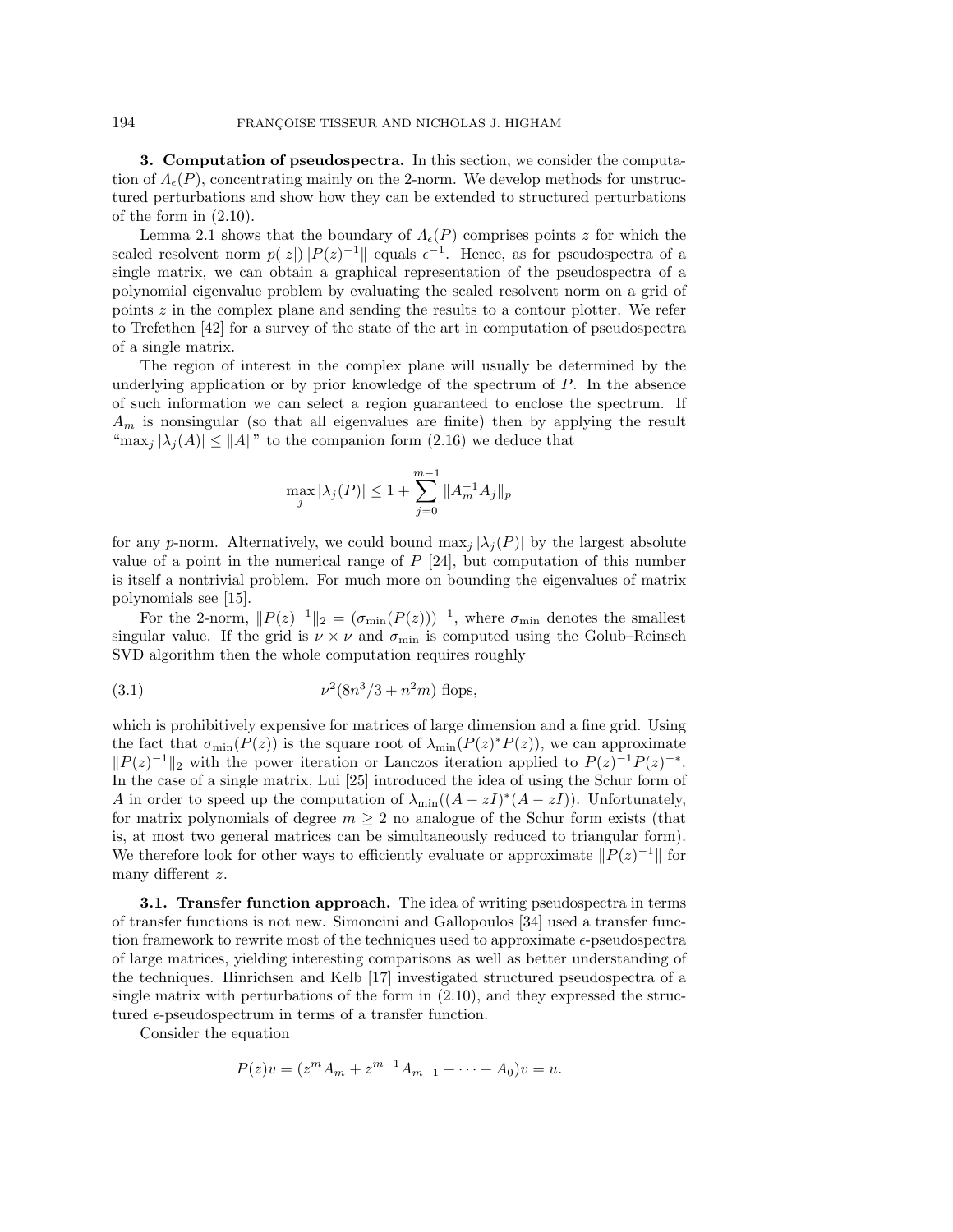It can be rewritten as

$$
(F - zG) \begin{bmatrix} v \\ w_2 \\ \vdots \\ w_m \end{bmatrix} = \begin{bmatrix} 0 \\ \vdots \\ 0 \\ -u \end{bmatrix},
$$

where  $F$  and  $G$  are defined in  $(2.16)$ . Hence

$$
P(z)^{-1}u = v = \begin{bmatrix} I & 0 & \dots & 0 \end{bmatrix} (F - zG)^{-1} \begin{bmatrix} 0 \\ \vdots \\ 0 \\ -u \end{bmatrix} = \begin{bmatrix} I & 0 & \dots & 0 \end{bmatrix} (F - zG)^{-1} \begin{bmatrix} 0 \\ \vdots \\ 0 \\ -I \end{bmatrix} u.
$$

Since this equation holds for all  $u$ , it follows that

(3.2) 
$$
P(z)^{-1} = [I \quad 0 \quad \cdots \quad 0] (F - zG)^{-1} \begin{bmatrix} 0 \\ \vdots \\ 0 \\ -I \end{bmatrix}.
$$

This equality can also be deduced from the theory of  $\lambda$ -matrices [21, Thm. 14.2.1]. We have thus expressed the resolvent in terms of a transfer function.

In control theory,  $P(z)^{-1}$  corresponds to the transfer function of the linear timeinvariant multivariate system described by

$$
G\dot{x}(t) = Fx(t) + \begin{bmatrix} 0 \\ \vdots \\ 0 \\ I \end{bmatrix} u(t),
$$

$$
y(t) = \begin{bmatrix} I & 0 & \cdots & 0 \end{bmatrix} x(t).
$$

Several algorithms have been proposed in the literature [22], [27] to compute transfer functions at a large number of frequencies, most of them assuming that  $G = I$ . Our objective is to efficiently compute the norm of the transfer function, rather than to compute the transfer function itself.

For structured perturbations we see from (2.17) that the transfer function  $P(z)^{-1}$ is replaced by

$$
E(z)P(z)^{-1}D = [E(z) \quad 0 \quad \cdots \quad 0] (F - zG)^{-1} \begin{bmatrix} 0 \\ \vdots \\ 0 \\ -D \end{bmatrix}.
$$

All the methods described below for the dense case are directly applicable with obvious changes.

We would like a factorization of  $F - zG$  that enables efficient evaluation or application of  $(F - zG)^{-1}$  for many different z. There are various possibilities, including, when  $G$  is nonsingular,

$$
F - zG = G(G^{-1}F - zI) = G(W^*TW - zI) = GW^*(T - zI)W,
$$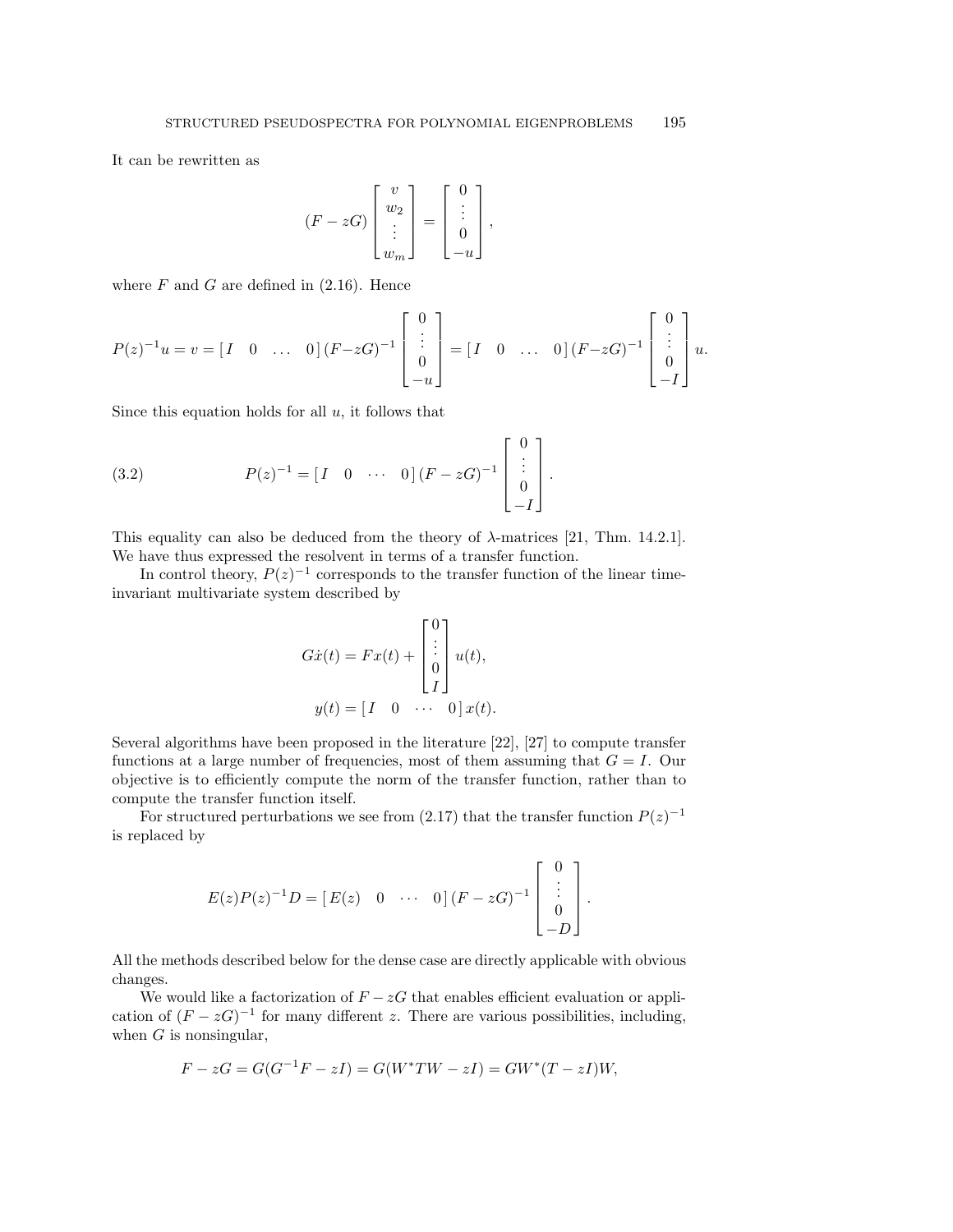where  $G^{-1}F = W^*TW$  is a Schur decomposition, with W unitary and T upper triangular. However this approach is numerically unstable when  $G$  is ill conditioned. A numerically stable reduction is obtained by computing the generalized Schur decomposition

$$
(3.3) \t W^* FZ = T, \t W^* GZ = S,
$$

where  $W$  and  $Z$  are unitary and  $T$  and  $S$  are upper triangular. Then

(3.4) 
$$
P(z)^{-1} = [I \quad 0 \quad \cdots \quad 0] Z(T - zS)^{-1} W^* \begin{bmatrix} 0 \\ \vdots \\ 0 \\ -I \end{bmatrix}.
$$

Hence once the generalized Schur decomposition has been computed, we can compute  $P(z)^{-1}x$  and  $P(z)^{-*}x$  at a cost of  $O((mn)^2)$  flops, since  $T - zS$  is triangular of dimension mn. For the 2-norm we can therefore efficiently approximate  $||P(z)^{-1}||$ using inverse iteration or the inverse Lanczos iteration, that is, the power method or the Lanczos method applied to  $P(z)^{-1}P(z)^{-*}$ .

The cost of the computation breaks into two parts: the cost of the initial transformations and the cost of the computations at each of the  $\nu^2$  grid points. Assuming that  $(3.3)$  is computed using the QZ algorithm [9, Sec. 7.7] and the average number of power method or Lanczos iterations per grid point is k, the total cost is about

$$
66(mn)^3 + k\nu^2(8mn^2 + 3(mn)^2)
$$
 flops.

For the important special case  $m = 2$  (the quadratic eigenvalue problem), this cost is

(3.5) 
$$
528n^3 + 28k\nu^2 n^2 \text{ flops}.
$$

Comparing with (3.1) we see that this method is a significant improvement over the SVD-based approach for a sufficiently fine grid and a small degree m.

For the 2-norm note that, because of the two outer factors in (3.4), we cannot discard the unitary matrices  $Z$  and  $W$ , unlike in the analogous expression for the resolvent of a single matrix in the standard eigenproblem. For the 1- and  $\infty$ -norms we can efficiently estimate  $||P(z)^{-1}||$  using the algorithm of Higham and Tisseur [14], which requires only the ability to multiply matrices by  $P(z)^{-1}$  and  $P(z)^{-*}$ .

An alternative to the generalized Schur decomposition is the generalized Hessenberg-triangular form, which differs from  $(3.3)$  in that one of T and S is upper Hessenberg. The Hessenberg form is cheaper to compute but more expensive to work with. It leads to a smaller overall flop count when  $kv^2 \ge 25mn$ .

**3.2. Factorizing the quadratic polynomial.** The transfer function-based method of the previous section has the drawback that it factorizes matrices of dimension  $m$ times those of the original polynomial matrix. We now describe another method, particular to the quadratic case, that does not increase the size of the problem.

Suppose we can find a matrix S such that  $A_2S^2 + A_1S + A_0 = 0$ , that is, a solvent of the quadratic matrix equation  $A_2X^2 + A_1X + A_0 = 0$ . Then

(3.6) 
$$
Q(z) := z^2 A_2 + z A_1 + A_0 = -(A_1 + A_2 S + z A_2)(S - z I).
$$

If we compute the Schur decomposition

$$
S = QTQ^*
$$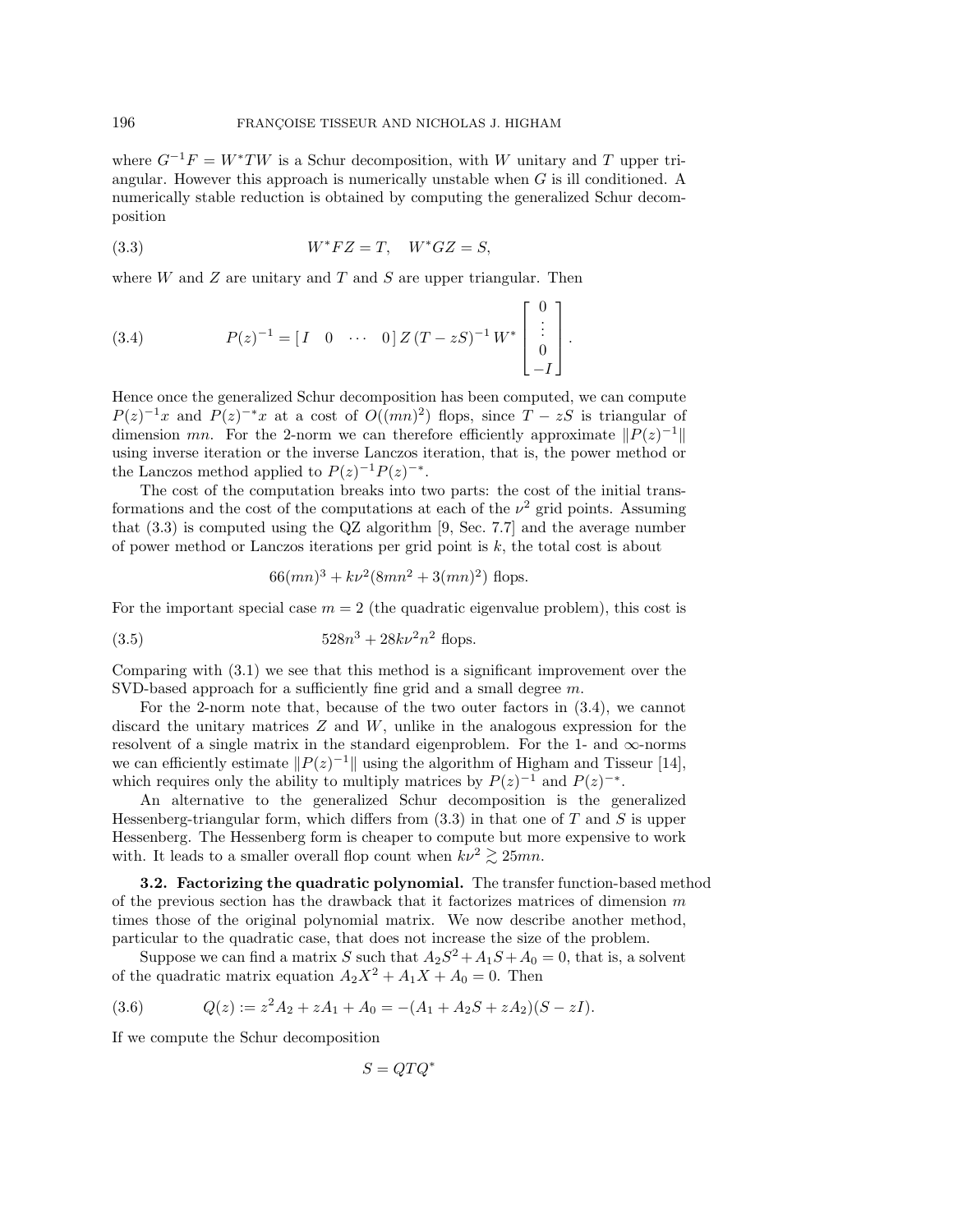and the generalized Schur decomposition

$$
W^*(A_1 + A_2S)Z = R_1, \quad W^*A_2Z = R_2
$$

then

(3.7) 
$$
Q(z)^{-1} = -Q(T - zI)^{-1}Q^*Z (R_1 + zR_2)^{-1}W^*,
$$

so a vector can be premultiplied by  $Q(z)^{-1}$  or its conjugate transpose in  $O(n^2)$  flops for any z. Moreover, for the 2-norm we can drop the outer  $Q$  and  $W^*$  factors in (3.7), by unitary invariance, and hence we do not need to form  $W$ . For the 2-norm, the total cost of this method is

(3.8) 
$$
c_S + 77n^3 + 10k\nu^2n^2
$$
 flops,

where  $c_S$  is the cost of computing a solvent and we have assumed that we precompute  $Q^*Z$ . Comparing this flop count with (3.5) we see that the cost per grid point of the solvent approach is much lower.

The success of this method depends on two things: the existence of solvents and being able to compute one at a reasonable cost. Some sufficient conditions for the existence of a solvent are summarized in [13]. In particular, for an overdamped problem, one for which  $A_2$  and  $A_1$  are Hermitian positive definite,  $A_0$  is Hermitian positive semidefinite, and  $(x^*A_1x)^2 > 4(x^*A_2x)(x^*A_0x)$  for all  $x \neq 0$ , a solvent is guaranteed to exist.

Various methods are available for computing solvents [12], [13]. One of the most generally useful is Newton's method, optionally with exact line searches, which requires a generalized Sylvester equation in  $n \times n$  matrices to be solved on each iteration, at a total cost of about  $56n<sup>3</sup>$  flops per iteration. If Newton's method converges within 8 iterations or so, so that  $c_S \leq 448n^3$  flops, this approach is certainly competitive in cost with the transfer function approach.

When there is a gap between the  $n$  largest and  $n$  smallest eigenvalues ordered by modulus, as is the case for overdamped problems [20, Sec. 7.6], Bernoulli iteration is an efficient way of computing the dominant or minimal solvent  $S$  [13]. If t iterations are needed for convergence to the dominant or minimal solvent then the cost of Bernoulli iteration is about  $c_S = 4tn^3$  flops. Bernoulli iteration converges only linearly, but convergence is fast if the eigenvalue gap is large.

A third approach to computing a solvent is to use a Schur method from [13], based on the following theorem. Let  $F$  and  $G$  be defined as in  $(2.16)$ , so that

$$
F = \begin{bmatrix} 0 & I \\ -A_0 & -A_1 \end{bmatrix}, \qquad G = \begin{bmatrix} I & 0 \\ 0 & A_2 \end{bmatrix}.
$$

THEOREM 3.1 (Higham and Kim [13]). All solvents of  $Q(X)$  are of the form  $X = Z_{21}Z_{11}^{-1} = Q_{11}T_{11}S_{11}^{-1}Q_{11}^{-1}$ , where

$$
(3.9) \tQ^* FZ = T, \tQ^* GZ = S
$$

is a generalized Schur decomposition with  $Q$  and  $Z$  unitary and  $T$  and  $S$  upper triangular, and where all matrices are partitioned as block  $2 \times 2$  matrices with  $n \times n$ blocks.

The method consists of computing the generalized Schur decomposition (3.9) by the QZ algorithm and then forming  $S = Z_{21}Z_{11}^{-1}$ . The generalized Schur decomposition may need to be reordered in order to obtain a nonsingular  $Z_{11}$ . Note that the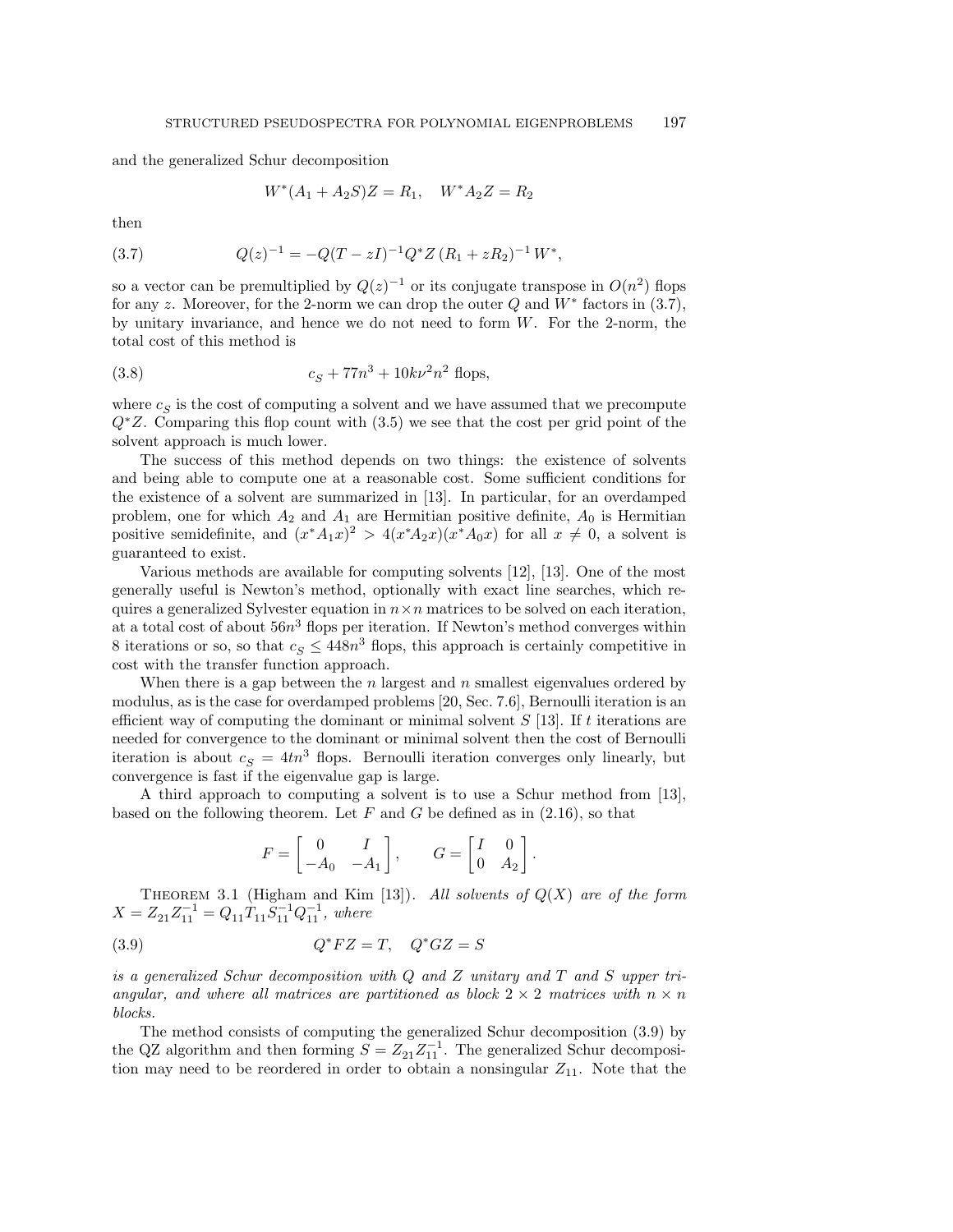unitary factor Q does not need to be formed. For this method,  $c_S = 50(2n)^3 + rn^2$ , where the constant  $r$  depends on the amount of reordering required. From  $(3.8)$ , the total cost is now

$$
479n^3 + rn^2 + 10k\nu^2n^2
$$
 flops,

which is much more favorable than the cost  $(3.5)$  of the transfer function method.

For higher degree polynomials we can generalize this approach by attempting to factorize  $P$  into linear factors by recursively computing solvents. However, for degrees m greater than 2 classes of problem for which a factorization into linear factors exists are less easily identified and the cost of Newton's method (for example) is much higher than for  $m = 2$  [19].

**3.3. Large-scale computation.** All the methods described above are intended for small- to medium-scale problems for which Schur and other reductions are possible. For large, possibly sparse, problems, different techniques are necessary. These techniques can be classified into two categories: those that project to reduce the size of the problem and then compute the pseudospectra of the reduced problem, and those that approximate the norm of the resolvent directly.

**3.3.1. Projection approach.** For a single matrix, A, Toh and Trefethen [39] and Wright and Trefethen [48] approximate the resolvent norm by the Arnoldi method; that is, they approximate  $||(A - zI)^{-1}||_2$  by  $||(H_m - zI)^{-1}||_2$  or by  $\sigma_{\min}(\tilde{H}_m - zI)$ , where  $H_m$  is the square Hessenberg matrix of dimension  $m \ll n$  obtained from the Arnoldi process and  $H_m$  is the matrix  $H_m$  augmented by an extra row. Simoncini and Gallopoulos [34] show that a better but more costly approximation is obtained by approximating  $\|(A-zI)^{-1}\|_2$  with  $\|V_m^*(A-zI)^{-1}V_{m+1}\|_2$ , where  $V_m$  is the orthonormal basis generated during the Arnoldi process. These techniques are not applicable to the polynomial eigenvalue problem of degree larger than one because of the lack of a Schur form for the Arnoldi method to approximate.

A way of approximating  $||P(z)^{-1}||$  for all z is through a projection of  $P(z)^{-1}$  onto a lower dimensional subspace. Let  $V_k$  be an  $n \times k$  matrix with orthonormal columns. We can apply one of the techniques described in the previous sections to compute pseudospectra of the projected polynomial eigenvalue problem  $P(\lambda) = V_k^* P(\lambda) V_k$ . A possible choice for  $V_k$  is an orthonormal basis of k selected linearly independent eigenvectors of  $P(\lambda)$ . In this case,  $P(\lambda)$  is the matrix representation of the projection of  $P(\lambda)$  onto the subspace spanned by the selected eigenvectors. The eigenvectors can be chosen to correspond to parts of the spectrum of interest and can be computed using the Arnoldi process on the companion form pencil  $(F, G)$  or directly on  $P(\lambda)$ with the Jacobi–Davidson method or its variants [26], [35]. In the latter case, the matrix  $V_k$  is built during the Davidson process.

**3.3.2. Direct approach.** This approach consists of approximating  $||P(z)^{-1}||$ at each grid point z. Techniques analogous to those used for single matrices can be applied, such as the Lanczos method applied to  $P(z)^*P(z)$  or its inverse. We refer the reader to  $[42]$  for more details and further references.

**4. Applications and numerical experiments.** We give a selection of applications of pseudospectra for polynomial eigenvalue problems, using them to illustrate the performance of our methods for computing pseudospectra. All our examples are for 2-norm pseudospectra.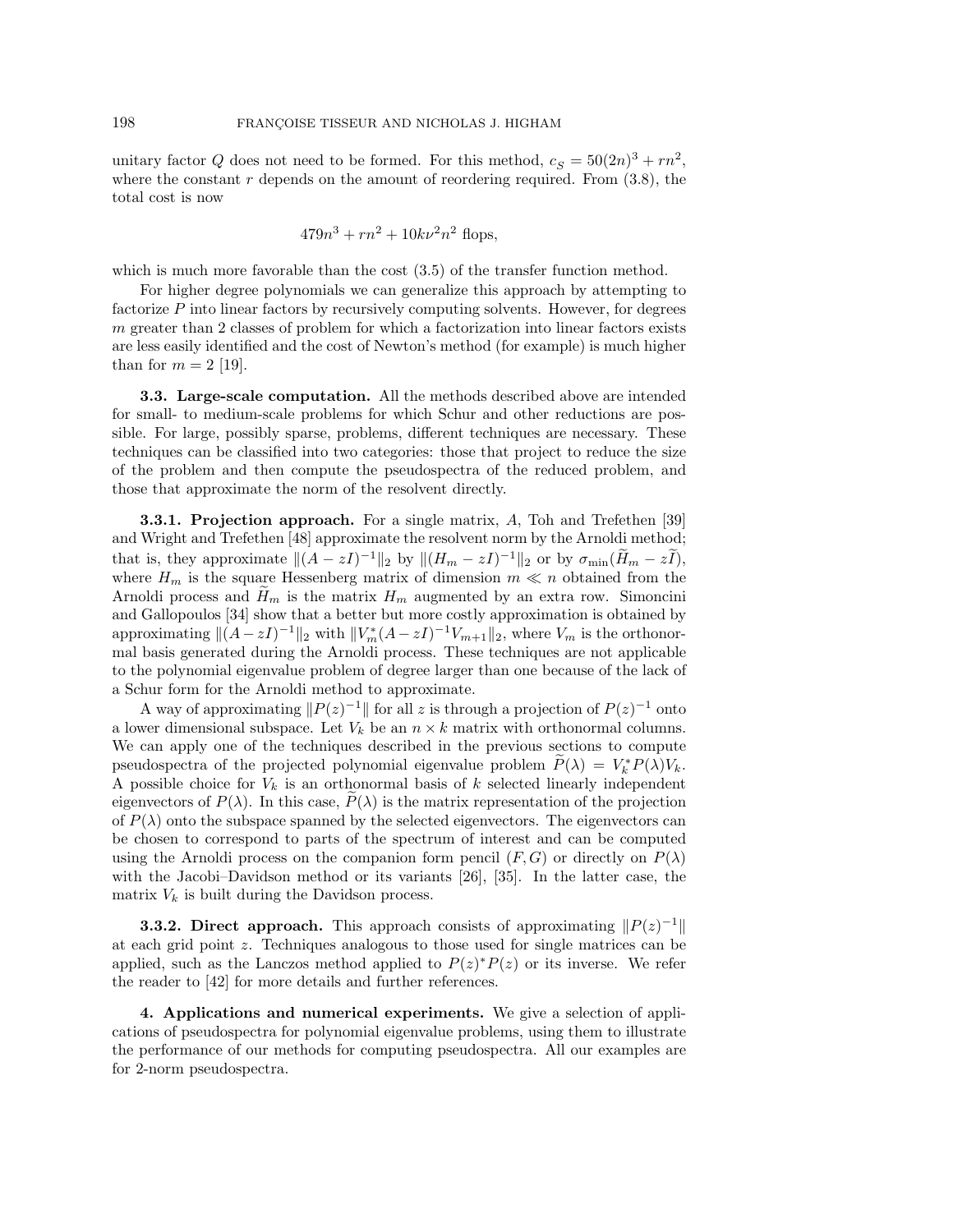**4.1. The wing problem.** The first example is based on a quadratic polynomial  $Q(\lambda) = \lambda^2 A_2 + \lambda A_1 + A_0$  from [6, Sec. 10.11], with numerical values modified as in [20, Sec. 5.3]. The eigenproblem for  $Q(\lambda)$  arose from the analysis of the oscillations of a wing in an airstream. The matrices are

$$
A_2 = \begin{bmatrix} 17.6 & 1.28 & 2.89 \\ 1.28 & 0.824 & 0.413 \\ 2.89 & 0.413 & 0.725 \end{bmatrix}, \quad A_1 = \begin{bmatrix} 7.66 & 2.45 & 2.1 \\ 0.23 & 1.04 & 0.223 \\ 0.6 & 0.756 & 0.658 \end{bmatrix},
$$

$$
A_0 = \begin{bmatrix} 121 & 18.9 & 15.9 \\ 0 & 2.7 & 0.145 \\ 11.9 & 3.64 & 15.5 \end{bmatrix}.
$$

The left plot in Figure 4.1 shows the boundaries of  $\epsilon$ -pseudospectra with perturbations measured in the absolute sense ( $\alpha_i \equiv 1$ ), with  $\epsilon$  between  $10^{-3}$  and  $10^{-0.8}$ . The eigenvalues are plotted as dots. Another way of approximating a pseudospectrum is by random perturbations of the original matrices [41]. We generated 200 triples of complex random normal perturbation matrices  $(\Delta A_1, \Delta A_2, \Delta A_3)$  with  $\|\Delta A_i\|_2 =$  $10^{-0.8}$ ,  $j = 1:3$ . In the right plot of Figure 4.1 are superimposed as small dots the eigenvalues of the perturbed polynomials  $\lambda^2(A_2 + \Delta A_2) + \lambda(A_1 + \Delta A_1) + \Delta A_0 + \Delta A_0$ . The solid curve marks the boundary of the  $\epsilon$ -pseudospectrum for  $\epsilon = 10^{-0.8}$ . Both pictures show that the pair of complex eigenvalues  $\lambda = -0.88 \pm 8.4i$  are much more sensitive to perturbations than the other two complex pairs.

The eigenvalues of  $Q(\lambda)$  are the same as those of the linearized problem  $\mathcal{A} - \lambda I$ , where

(4.1) 
$$
\mathcal{A} = \begin{bmatrix} 0 & I \\ -A_2^{-1}A_0 & -A_2^{-1}A_1 \end{bmatrix}.
$$

Figure 4.2 shows boundaries of  $\epsilon$ -pseudospectra for this matrix, for the same  $\epsilon$  as in Figure 4.1. Clearly, the  $\epsilon$ -pseudospectra of the linearized problem (4.1) do not give useful information about the behavior of the eigensystem of  $Q(\lambda)$  under perturbations. This emphasizes the importance of defining and computing pseudospectra for the quadratic eigenvalue problem in its original form.

**4.2. Mass-spring system.** We now consider the connected damped mass-spring system illustrated in Figure 4.3. The *i*th mass of weight  $m_i$  is connected to the  $(i+1)$ st mass by a spring and a damper with constants  $k_i$  and  $d_i$ , respectively. The *i*th mass is also connected to the ground by a spring and a damper with constants  $\kappa_i$  and  $\tau_i$ , respectively. The vibration of this system is governed by a second-order differential equation

$$
M\frac{d^2}{dt^2}x + C\frac{d}{dt}x + Kx = 0,
$$

where the mass matrix  $M = \text{diag}(m_1, \ldots, m_n)$  is diagonal, and the damping matrix  $C$  and stiffness matrix  $K$  are symmetric tridiagonal. The differential equation leads to the quadratic eigenvalue problem

(4.2) 
$$
(\lambda^2 M + \lambda C + K)x = 0.
$$

In our experiments, we took all the springs (respectively, dampers) to have the same constant  $\kappa = 5$  (respectively,  $\tau = 10$ ), except the first and last, for which the constant is  $2\kappa$  (respectively,  $2\tau$ ), and we took  $m_i \equiv 1$ . Then

$$
C = \tau \operatorname{tridiag}(-1, 3, -1), \quad K = \kappa \operatorname{tridiag}(-1, 3, -1),
$$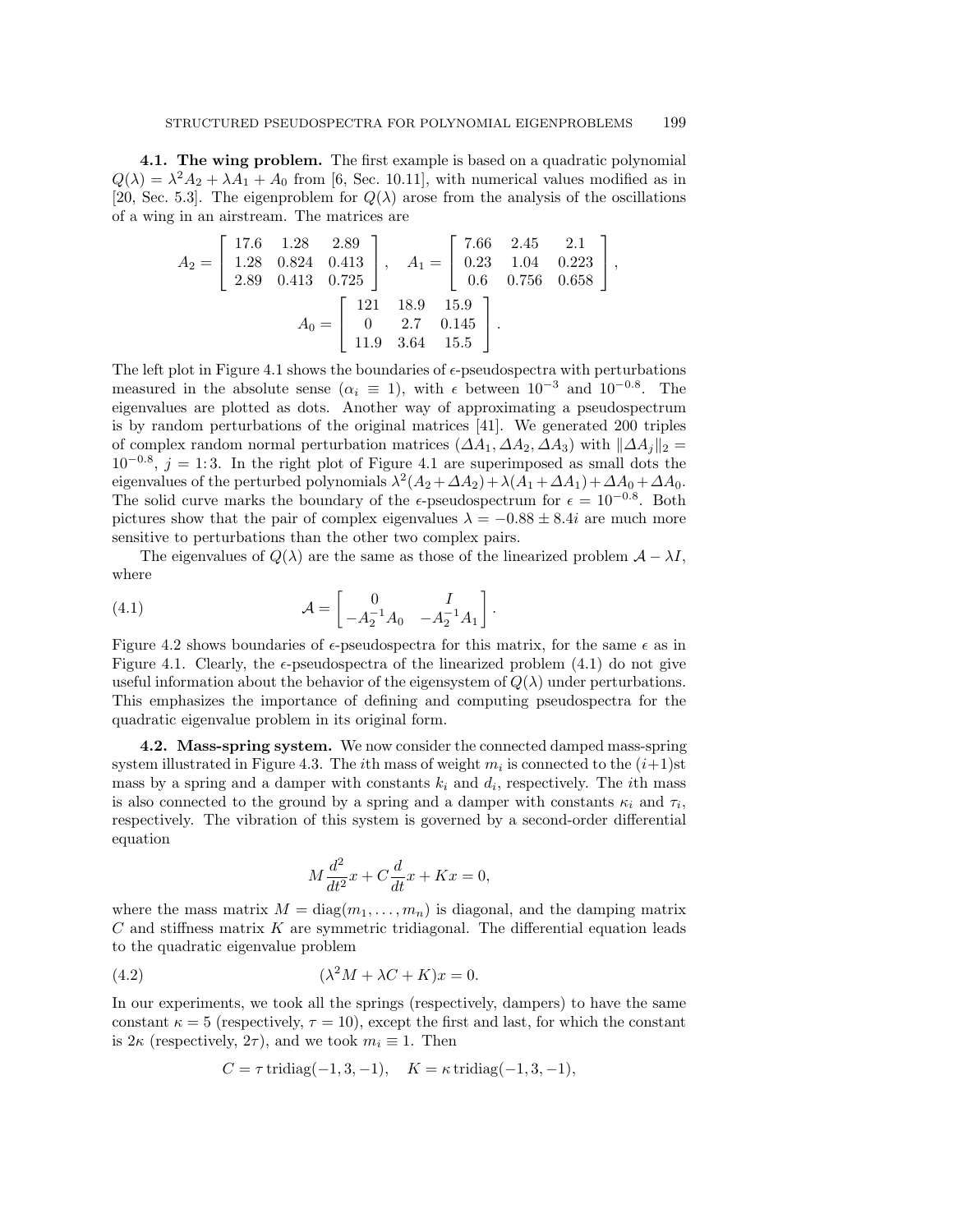

FIG. 4.1. Wing problem. Left:  $\Lambda_{\epsilon}(Q)$ , for  $\epsilon \in [10^{-3}, 10^{-0.8}]$ . Right: approximation to  $\epsilon$ -<br>pseudospectrum with  $\epsilon = 10^{-0.8}$ .



FIG. 4.2. Wing problem.  $\Lambda_{\epsilon}(\mathcal{A})$ , for  $\mathcal{A}$  in  $(4.1)$  with  $\epsilon \in [10^{-3}, 10^{-0.8}]$ .

and the quadratic eigenvalue problem is overdamped. We take an  $n = 250$  degree of freedom mass-spring system over a  $100 \times 100$  grid. A plot of the pseudospectra is given in Figure 4.4.

For this problem we compare all the methods described. In the solvent approach exact line searches were used in Newton's method and no reordering was used in the generalized Schur method. The solvents from the Bernoulli and Schur methods were refined by one step of Newton's method. The Bernoulli iteration converged in 12 iterations while only 6 iterations were necessary for Newton's method. The Lanczos inverse iteration converged after 3 iterations on average. In Table 4.1 we give the estimated flop counts, using the formulae from section 3, together with execution times. The computations were performed in MATLAB 6, which is an excellent environment for investigating pseudospectra. While the precise times are not important, the con-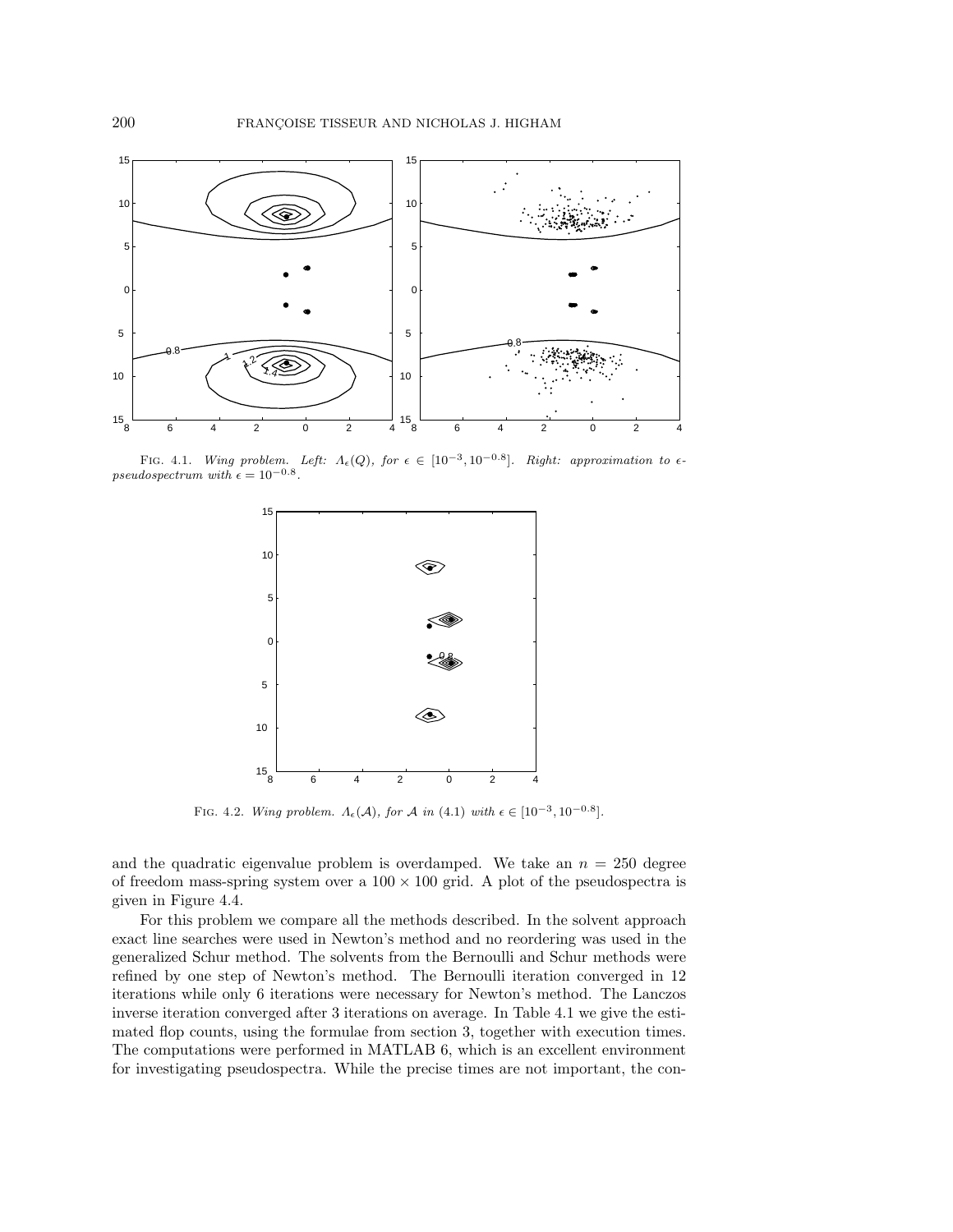

Fig. 4.3. An n degree of freedom damped mass-spring system.



FIG. 4.4. Pseudospectra of a 250 degree of freedom damped mass-spring system on a  $100 \times 100$ grid.

clusion is clear: in this example, the three solvent-based methods are much faster than the SVD and transfer function methods. (The high speed of the SVD method relative to its flop count is attributable to MATLAB's very efficient svd function.)

**4.3. Acoustic problem.** Acoustic problems with damping can give rise to large quadratic eigenvalue problems  $(4.2)$ , where, again, M is the mass matrix, C is the damping matrix, and  $K$  the stiffness matrix. We give in Figure 4.5 the sparsity pattern of the three matrices  $M, C$ , and  $K$  of order 107 arising from a model of a speaker box  $[1]$ . These matrices are symmetric and the sparsity patterns of M and K are identical. There is a large variation in the norms:  $||M||_2 = 1$ ,  $||C||_2 = 0.06$ ,  $||K||_2 = 9.9 \times 10^6$ .

We plot in Figure 4.6 pseudospectra with perturbations measured in both an absolute sense  $(\alpha_1 = \alpha_2 = \alpha_3 = 1)$  and a relative sense  $(\alpha_1 = ||M||_2, \alpha_2 = ||C||_2,$  $\alpha_3 = ||K||_2$ , together with pseudospectra of the corresponding standard eigenvalue problem of the form (4.1). The eigenvalues are all pure imaginary and are marked by dots on the plot. The two first plots are similar, both showing that the most sensitive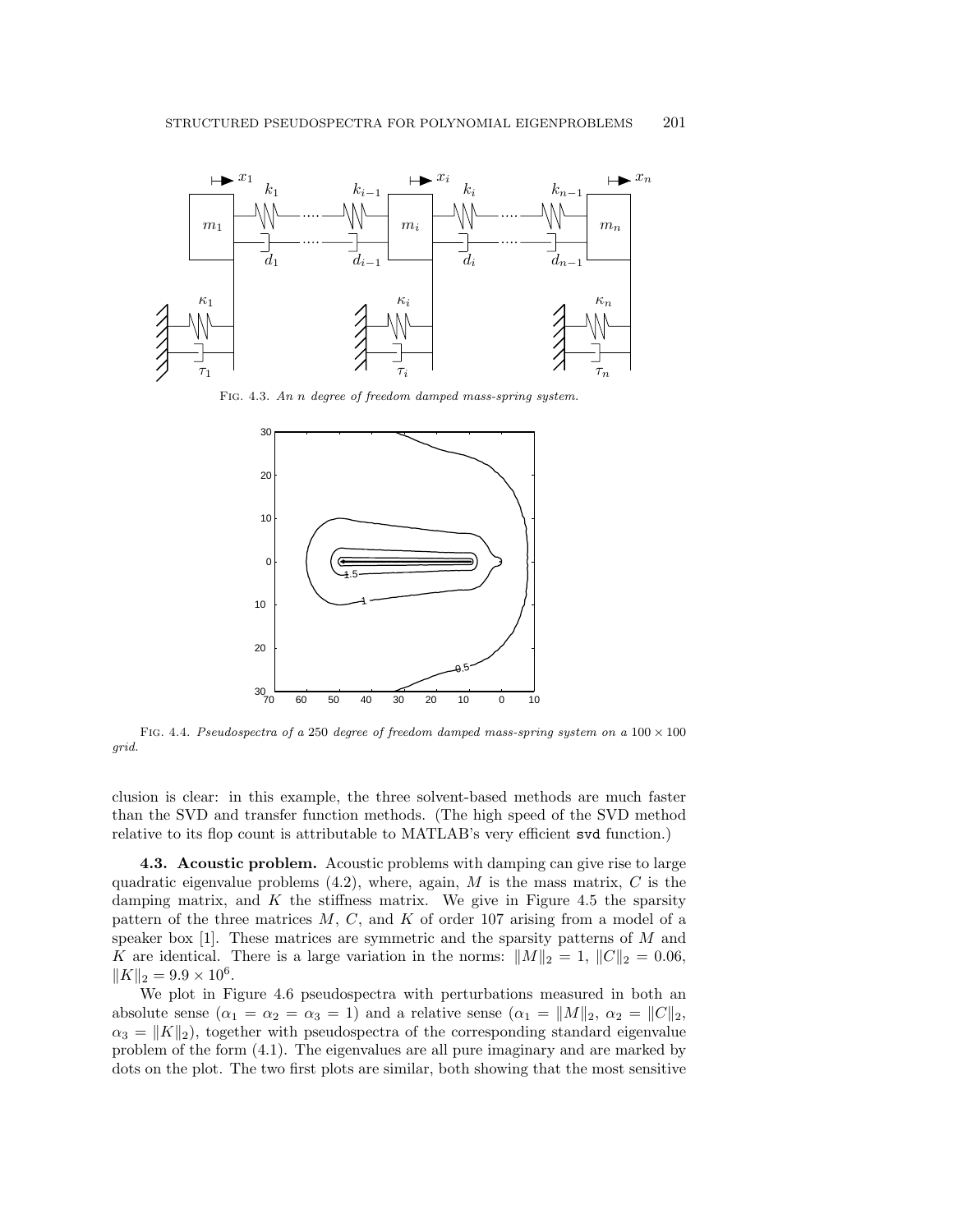|                                                                          |  |  | TABLE 4.1 |  |  |
|--------------------------------------------------------------------------|--|--|-----------|--|--|
| Comparison in terms of flops and execution time of different techniques. |  |  |           |  |  |
|                                                                          |  |  |           |  |  |

| Method             | Estimated cost in flops | Execution time    |
|--------------------|-------------------------|-------------------|
| Golub-Reinsch SVD  | $\sqrt{26747n^3}$       | $102 \text{ min}$ |
| Transfer function  | $3408n^3$               | $106 \text{ min}$ |
| Solvent: Newton    | $1589n^3$               | $39 \text{ min}$  |
| Solvent: Bernoulli | $1325n^3$               | $36 \text{ min}$  |
| Solvent: Schur     | $1677n^3$               | $37 \text{ min}$  |



FIG. 4.5. Sparsity patterns of the three  $107 \times 107$  matrices M, C, and K of an acoustic problem.

eigenvalues are located at the extremities of the spectrum; the contour lines differ mainly around the zero eigenvalue. The last plot is very different; clearly it is the eigenvalues close to zero that are the most sensitive to perturbations of the standard eigenproblem form.

We mention that for this problem we have been unable to compute a solvent.

**4.4. Closed loop system.** In multi-input and multioutput systems in control theory the location of the eigenvalues of matrix polynomials determine the stability of the system. Figure 4.7 shows a closed-loop system with feedback with gains 1 and  $1 + \alpha$ ,  $\alpha > 0$ . The associated matrix polynomial is given by

$$
P(z) = z2I + z \begin{bmatrix} 0 & 1 + \alpha \\ 1 & 0 \end{bmatrix} + \begin{bmatrix} 1/2 & 0 \\ 0 & 1/4 \end{bmatrix}.
$$

We are interested in the values of  $\alpha$  for which  $P(z)$  has all its eigenvalues inside the unit circle. By direct calculation with  $\det(P(z))$ , using the Routh array, for example, it can be shown that  $P(z)$  has all its eigenvalues inside the unit circle if and only if  $\alpha < 0.875$ .

The matrix  $P(z)$  can be viewed as a perturbed matrix polynomial with structured perturbations:

$$
P(z) = P(z) \mid_{\alpha=0} + D\Theta E(z),
$$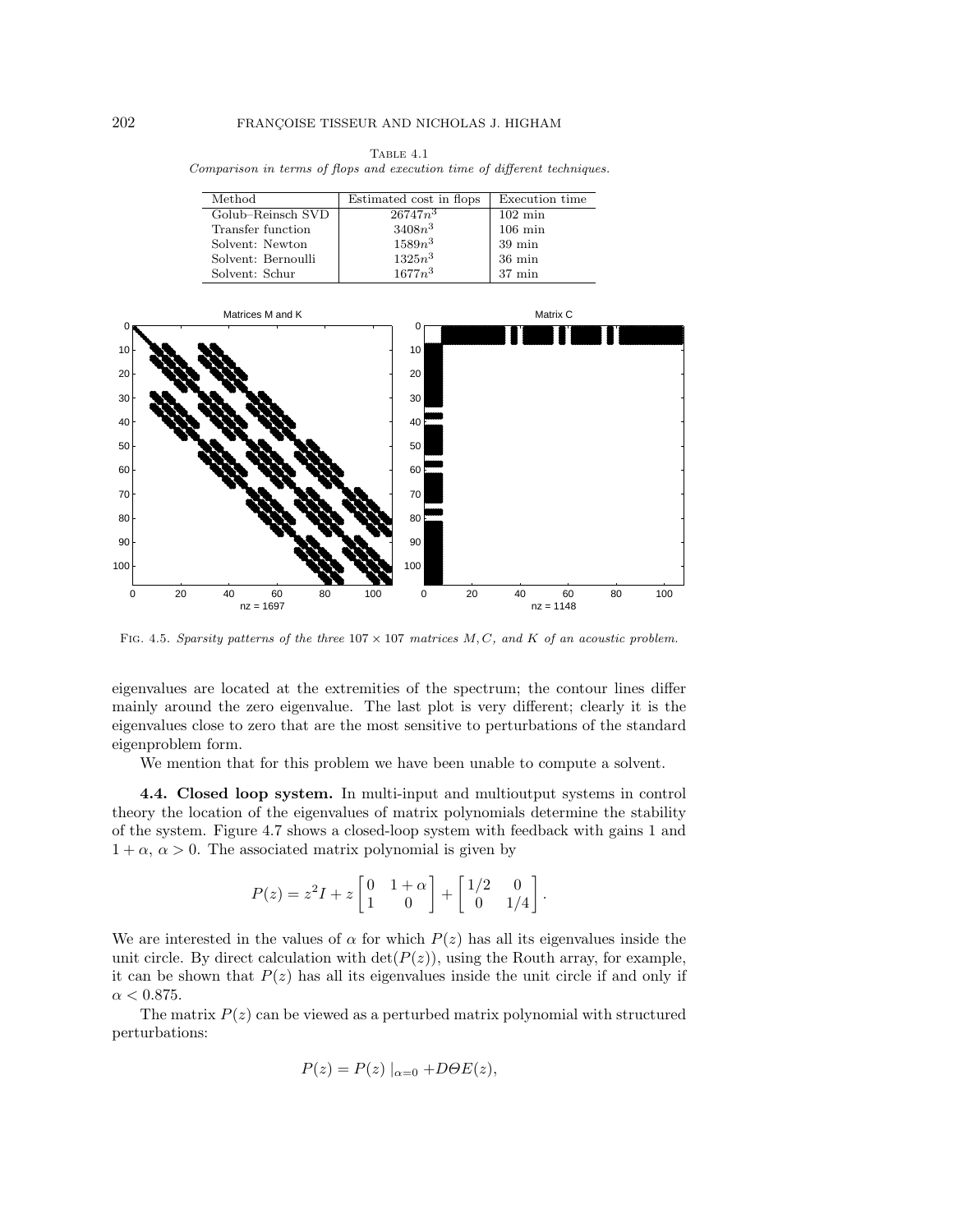

FIG. 4.6. Acoustic problem,  $n = 107$ ,  $70 \times 70$  grid. Perturbations measured in an absolute sense (top left) and relative sense (top right). Pseudospectra of the equivalent standard eigenvalue problem are shown at the bottom.

where

$$
D = \begin{bmatrix} 1 \\ 0 \end{bmatrix}, \qquad \Theta = \alpha, \qquad E(z) = \begin{bmatrix} 0 & 0 & 0 & 1 & 0 & 0 \end{bmatrix} \begin{bmatrix} I \\ zI \\ z^2I \end{bmatrix}.
$$

We show in Figure 4.8 the structured pseudospectra as defined by (2.17). The dashed lines mark the unit circle. Since the outermost contour has value  $\alpha = 0.875$  and just touches the unit circle, this picture confirms the value for the maximal  $\alpha$  that we obtained analytically.

**4.5. The Orr–Sommerfeld equation.** The Orr–Sommerfeld equation is a linearization of the incompressible Navier–Stokes equations in which the perturbations in velocity and pressure are assumed to take the form

$$
\Phi(x, y, t) = \phi(y)e^{i(\lambda x - \omega t)},
$$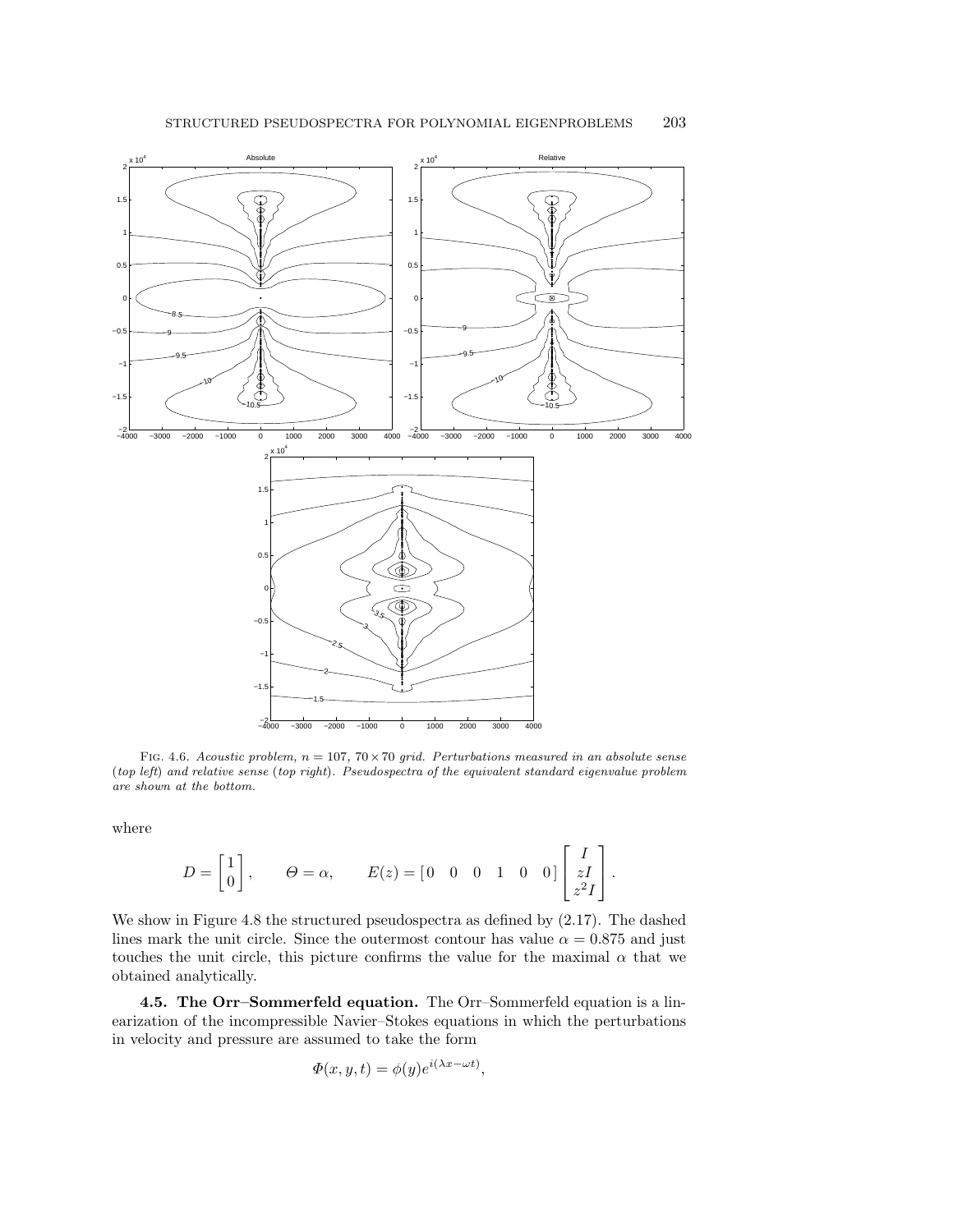

FIG. 4.7. Closed-loop system with feedback gains 1 and  $1 + \alpha$ .



Fig. 4.8. Structured pseudospectra of a closed-loop system with one-parameter feedback.

where  $\lambda$  is a wavenumber and  $\omega$  is a radian frequency. For a given Reynolds number R, the Orr–Sommerfeld equation may be written

(4.3) 
$$
\left[ \left( \frac{d^2}{dy^2} - \lambda^2 \right)^2 - iR \left\{ (\lambda U - \omega) \left( \frac{d^2}{dy^2} - \lambda^2 \right) - \lambda U'' \right\} \right] \phi = 0.
$$

We consider plane Poiseuille flow between walls at  $y = \pm 1$  and with velocity  $U(y) =$  $1 - y^2$  in the streamwise x direction, for which the boundary conditions are

$$
\phi(\pm 1) = 0, \quad \phi'(\pm 1) = 0.
$$

For a given real value of  $R$ , the boundary conditions will be satisfied only for certain combinations of values of  $\lambda$  and  $\omega$ . Two cases are of interest.

Case 1. Temporal stability. If  $\lambda$  is fixed and real, then (4.3) is linear in the parameter  $\omega$  and corresponds to a generalized eigenvalue problem. The perturbations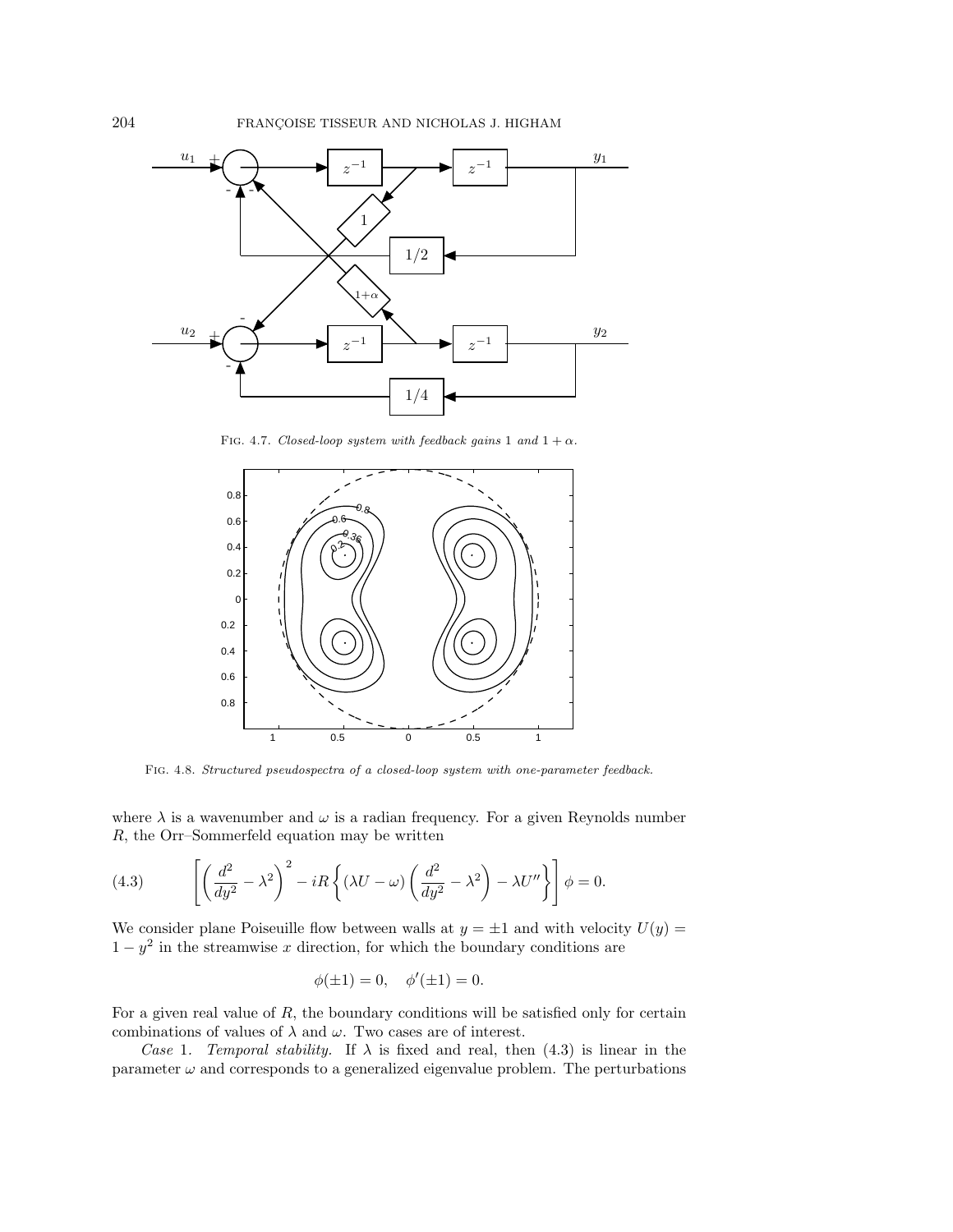are periodic in  $x$  and grow or decay in time depending on the sign of the imaginary part of  $\omega$ . This case has been studied with the help of pseudospectra by Reddy, Schmid, and Henningson [32].

Case 2. Spatial stability. For most real flows, the perturbations are periodic in time, which means that  $\omega$  is real. Then the sign of the imaginary part of  $\lambda$  determines whether the perturbations will grow or decay in space. In this case, the parameter is  $\lambda$ , which appears to the fourth power in (4.3), so we obtain a quartic polynomial eigenvalue problem. Bridges and Morris  $[2]$  calculated the spectrum of  $(4.3)$  using a finite Chebyshev series expansion of  $\phi$  combined with the Lanczos tau method and they computed the spectrum of the quartic polynomial by two methods: the QR algorithm applied to the corresponding standard eigenvalue problem in companion form, and Bernoulli iteration applied to determine a minimal solvent and hence to obtain the n eigenvalues of minimal modulus.

For our estimation of the pseudospectra of the Orr–Sommerfeld equation we use a Chebyshev spectral discretization that combines an expansion in Chebyshev polynomials and collocation at the Chebyshev points with explicit enforcement of the boundary conditions. We are interested in the eigenvalues  $\lambda$  that are the closest to the real axis, and we need Im( $\lambda$ ) > 0 for stability. The linear eigenvalue problem (Case 1) has been solved by Orszag [29]. The critical neutral point corresponding to  $\lambda$  and  $\omega$  both real for minimum R was found at  $R = 5772$  and  $\lambda = 1.02056$  with the frequency  $\omega = 0.26943$  [2], [29]. For our calculations we set R and  $\omega$  to these values and we computed the modes  $\lambda$ , taking  $N = 64$ , which gives matrices of order  $N-1$ . The first few modes are plotted in Figure 4.9. For the first mode we obtained  $\lambda = 1.02056 + 9.7 \times 10^{-7}i$ , which compares favorably with the result of Orszag. Figure 4.10 shows the pseudospectra in a region around the first few modes on a  $100 \times 100$ grid, with  $\alpha_i = ||A_i||_2$  except that  $\alpha_4 = 0$ , since  $A_4$  is the identity matrix and is not subject to uncertainty. The plot shows that the first mode is very sensitive. Interestingly, the second and subsequent modes are almost as sensitive, with perturbations of order  $10^{-9}$  in the matrix coefficients being sufficient to move all these modes across the real axis, making the flow unstable. The pseudospectra thus give a guide to the accuracy with which computations must be carried out for the numerical approximations to the modes to correctly determine the location of the modes. For more on the interpretation of pseudospectra for this problem, see [32] and [44].

Again, for comparison we computed the pseudospectra of the corresponding standard eigenvalue problem. The picture was qualitatively similar, but the contour levels were several orders of magnitude smaller, thus not revealing the true sensitivity of the problem.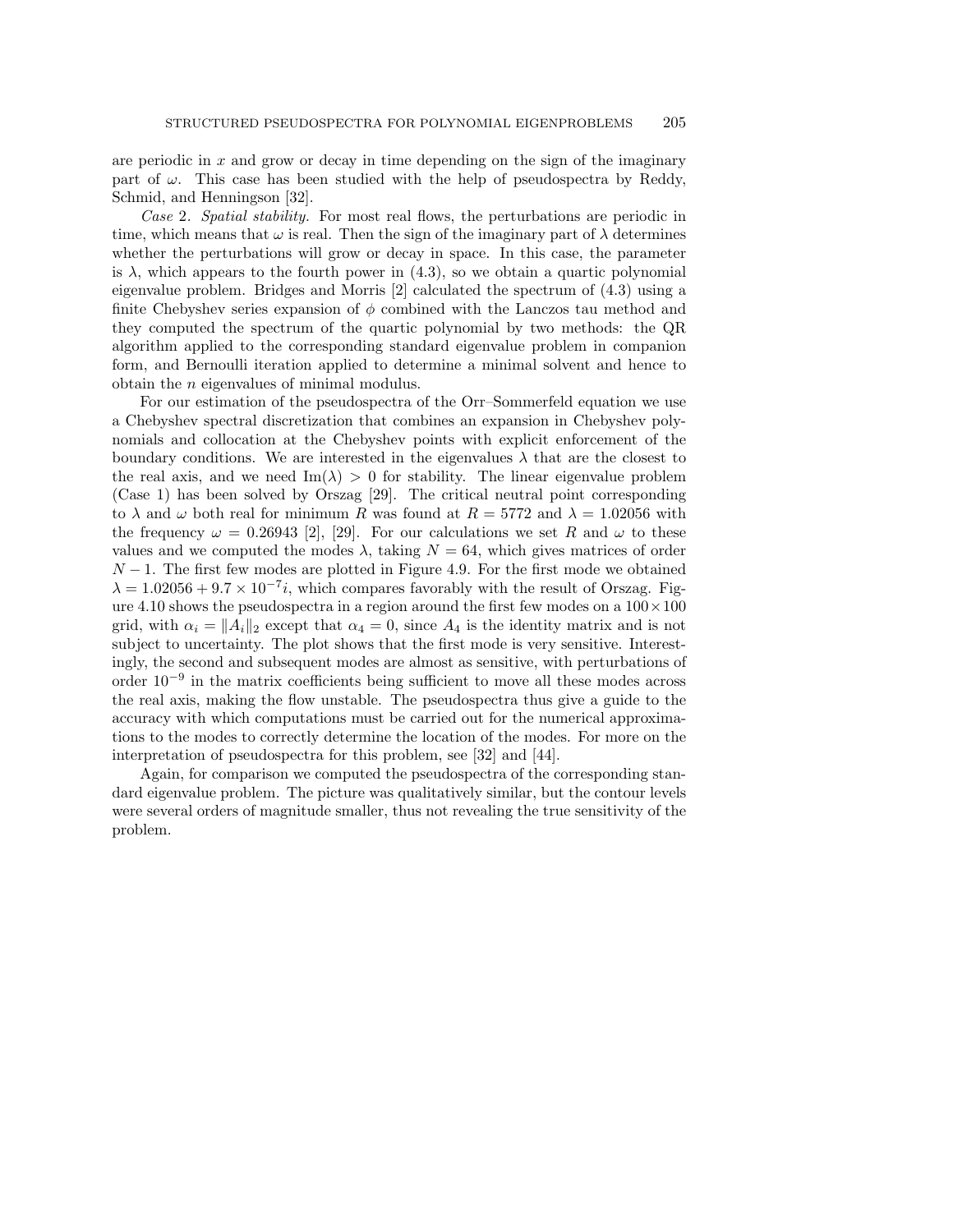

FIG. 4.9. The first few modes of the spectrum of the Orr–Sommerfeld equation for  $R = 5572$ and  $\omega = 0.26943$ .



FIG. 4.10. Pseudospectra of the Orr–Sommerfeld equation for  $R = 5572$  and  $\omega = 0.26943$ .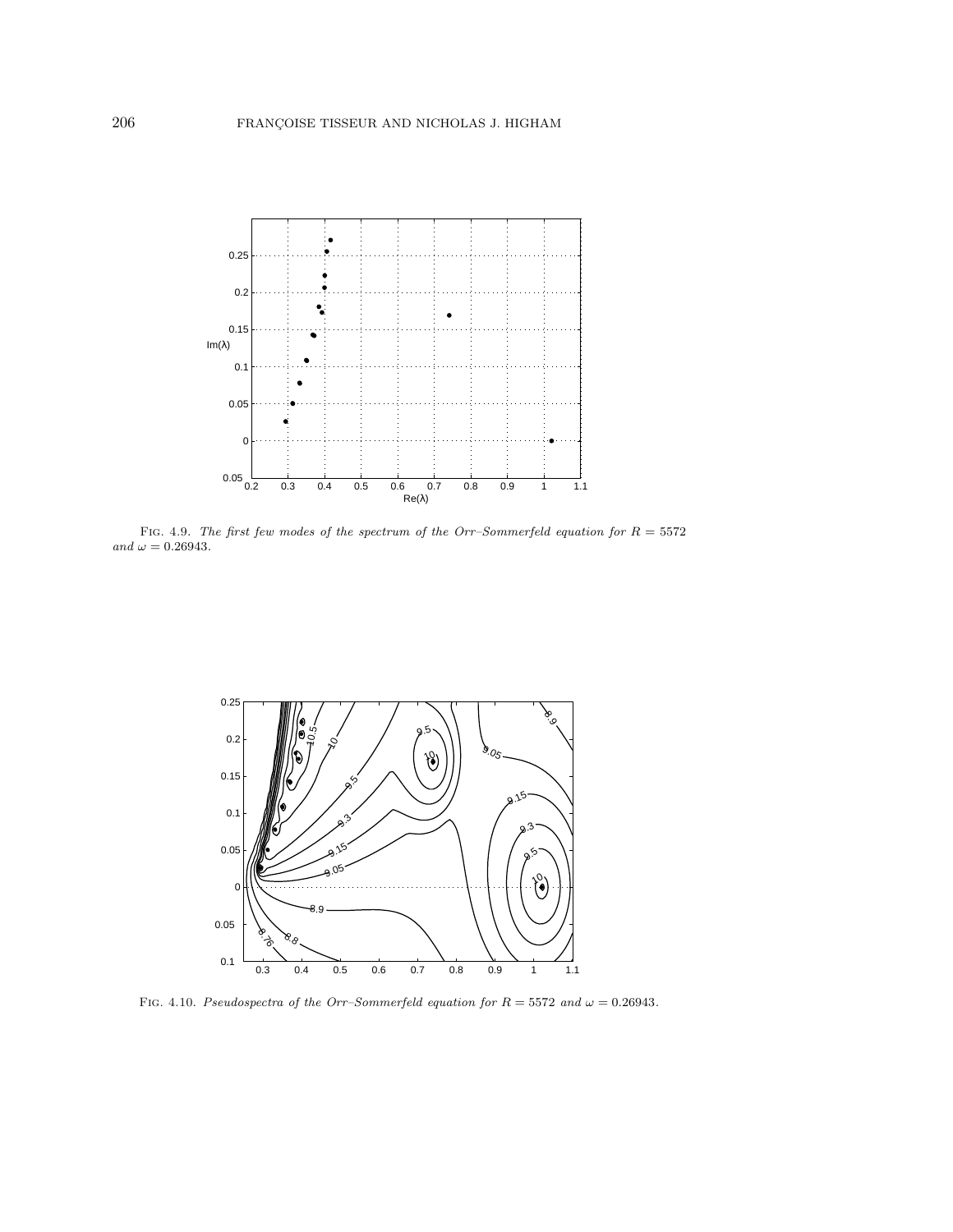## REFERENCES

- [1] Z. BAI, private communication, 1999.
- [2] T. J. BRIDGES AND P. J. MORRIS, Differential eigenvalue problems in which the parameter appears nonlinearly, J. Comput. Phys., 55 (1984), pp. 437–460.
- [3] M. EMBREE AND L. N. TREFETHEN, Pseudospectra gateway, http://www.comlab.ox.ac.uk/ pseudospectra/.
- [4] V. FRAYSSÉ, M. GUEURY, F. NICOUD, AND V. TOUMAZOU, Spectral Portraits for Matrix Pencils, Technical Report TR/PA/96/19, CERFACS, Toulouse, France, 1996.
- [5] V. FRAYSSÉ AND V. TOUMAZOU, A note on the normwise perturbation theory for the regular generalized eigenproblem, Numer. Linear Algebra Appl., 5 (1998), pp. 1–10.
- [6] R. A. Frazer, W. J. Duncan, and A. R. Collar, Elementary Matrices and Some Applications to Dynamics and Differential Equations, 10thed., Cambridge University Press, 1938, 1963 printing.
- [7] Y. GENIN AND P. M. VAN DOOREN, Stability Radii of Polynomial Matrices, manuscript, 1999.
- [8] I. GOHBERG, P. LANCASTER, AND L. RODMAN, *Matrix Polynomials*, Academic Press, New York, 1982.
- [9] G. H. Golub and C. F. Van Loan, Matrix Computations, 3rd ed., Johns Hopkins University Press, Baltimore, 1996.
- [10] D. J. Higham and N. J. Higham, Structured backward error and condition of generalized eigenvalue problems, SIAM J. Matrix Anal. Appl., 20 (1999), pp. 493–512.
- [11] N. J. HIGHAM, Accuracy and Stability of Numerical Algorithms, SIAM, Philadelphia, 1996.
- [12] N. J. Higham and H.-M. Kim, Solving a Quadratic Matrix Equation by Newton's Method with Exact Line Searches, Numerical Analysis Report 339, Manchester Centre for Computational Mathematics, Manchester, 1999; SIAM J. Matrix Anal. Appl., to appear.
- [13] N. J. Higham and H.-M. Kim, Numerical analysis of a quadratic matrix equation, IMA J. Numer. Anal., 20 (2000), pp. 499–519.
- [14] N. J. Higham and F. Tisseur, A block algorithm for matrix 1-norm estimation, with an application to 1-norm pseudospectra, SIAM J. Matrix Anal. Appl., 21 (2000), pp. 1185– 1201.
- [15] N. J. Higham and F. Tisseur, Bounds for Eigenvalues of Matrix Polynomials, Numerical Analysis Report 371, Manchester Centre for Computational Mathematics, Manchester, 2001; Linear Algebra Appl., to appear.
- [16] N. J. Higham and F. Tisseur, More on Pseudospectra for Polynomial Eigenvalue Problems and Applications in Control Theory, Numerical Analysis Report 372, Manchester Centre for Computational Mathematics, Manchester, 2001.
- [17] D. HINRICHSEN AND B. KELB, Spectral value sets: A graphical tool for robustness analysis, Systems Control Lett., 21 (1993), pp. 127–136.
- [18] D. HINRICHSEN AND A. J. PRITCHARD, Real and complex stability radii: A survey, in Control of Uncertain Systems, D. Hinrichsen and B. Mårtensson, eds., Progr. Systems Control Theory 6, Birkh¨auser, Boston, 1990, pp. 119–162.
- [19] W. Kratz and E. Stickel, Numerical solution of matrix polynomial equations by Newton's method, IMA J. Numer. Anal., 7 (1987), pp. 355–369.
- [20] P. Lancaster, Lambda-Matrices and Vibrating Systems, Pergamon Press, Oxford, 1966.
- [21] P. Lancaster and M. Tismenetsky, The Theory of Matrices, 2nd ed., Academic Press, London, 1985.
- [22] A. J. Laub, Efficient multivariable frequency response computations, IEEE Trans. Automat. Control, AC-26 (1981), pp. 407–408.
- [23] P.-F. LAVALLÉE, Nouvelles Approches de Calcul du  $\epsilon$ -Spectre de Matrices et de Faisceaux de Matrices, Ph.D. thesis, L'Université de Rennes 1, Rennes, France, 1997.
- [24] C.-K. Li AND L. RODMAN, Numerical range of matrix polynomials, SIAM J. Matrix Anal. Appl., 15 (1994), pp. 1256–1265.
- [25] S. H. Lui, Computation of pseudospectra by continuation, SIAM J. Sci. Comput., 18 (1997), pp. 565–573.
- [26] K. MEERBERGEN, Locking and restarting quadratic eigenvalue solvers, SIAM J. Sci. Comput., 22 (2001), pp. 1814–1839.
- [27] P. MISRA AND R. V. PATEL, A determinant identity and its application in evaluating frequency response matrices, SIAM J. Matrix Anal. Appl., 9 (1988), pp. 248–255.
- [28] R. G. MOSIER, Root neighborhoods of a polynomial, Math. Comp., 47 (1986), pp. 265-273.
- [29] S. A. Orszag, Accurate solution of the Orr–Sommerfeld stability equation, J. Fluid Mech., 50 (1971), pp. 689–703.
- [30] G. PAPPAS AND D. HINRICHSEN, Robust stability of linear systems described by higher order